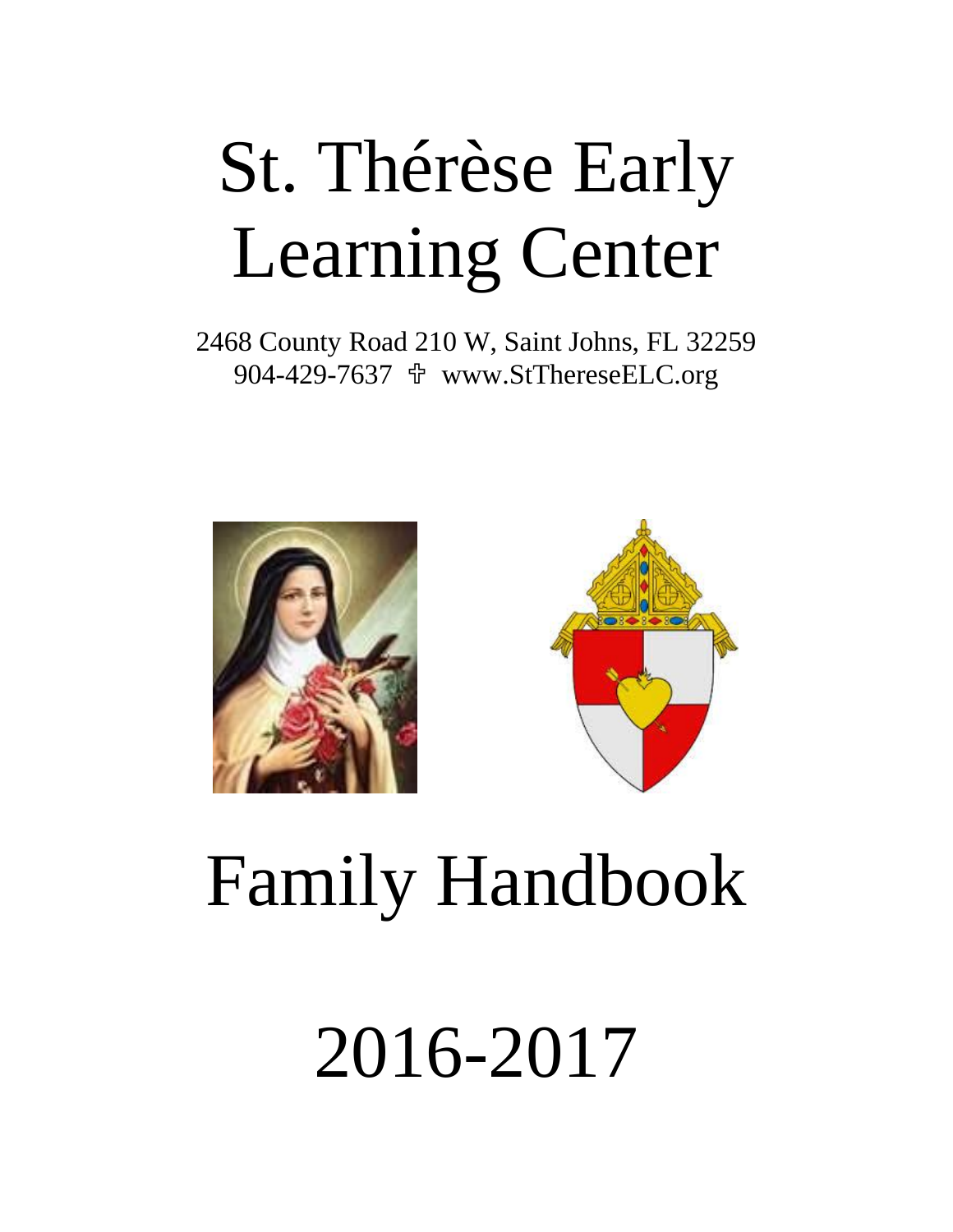St. Thérèse of the Child Jesus Early Learning Center is operated as a ministry of the Diocese of St. Augustine.

> MOST REV. FILIPE J. ESTÉVEZ Tenth Bishop of the Diocese of St. Augustine

DEACON SCOTT J. CONWAY Superintendent of Schools for the Diocese of St. Augustine

> REV. JOHN TETLOW Pastor of San Juan del Rio

THERESA LITTLE Director of St. Thérèse of the Child Jesus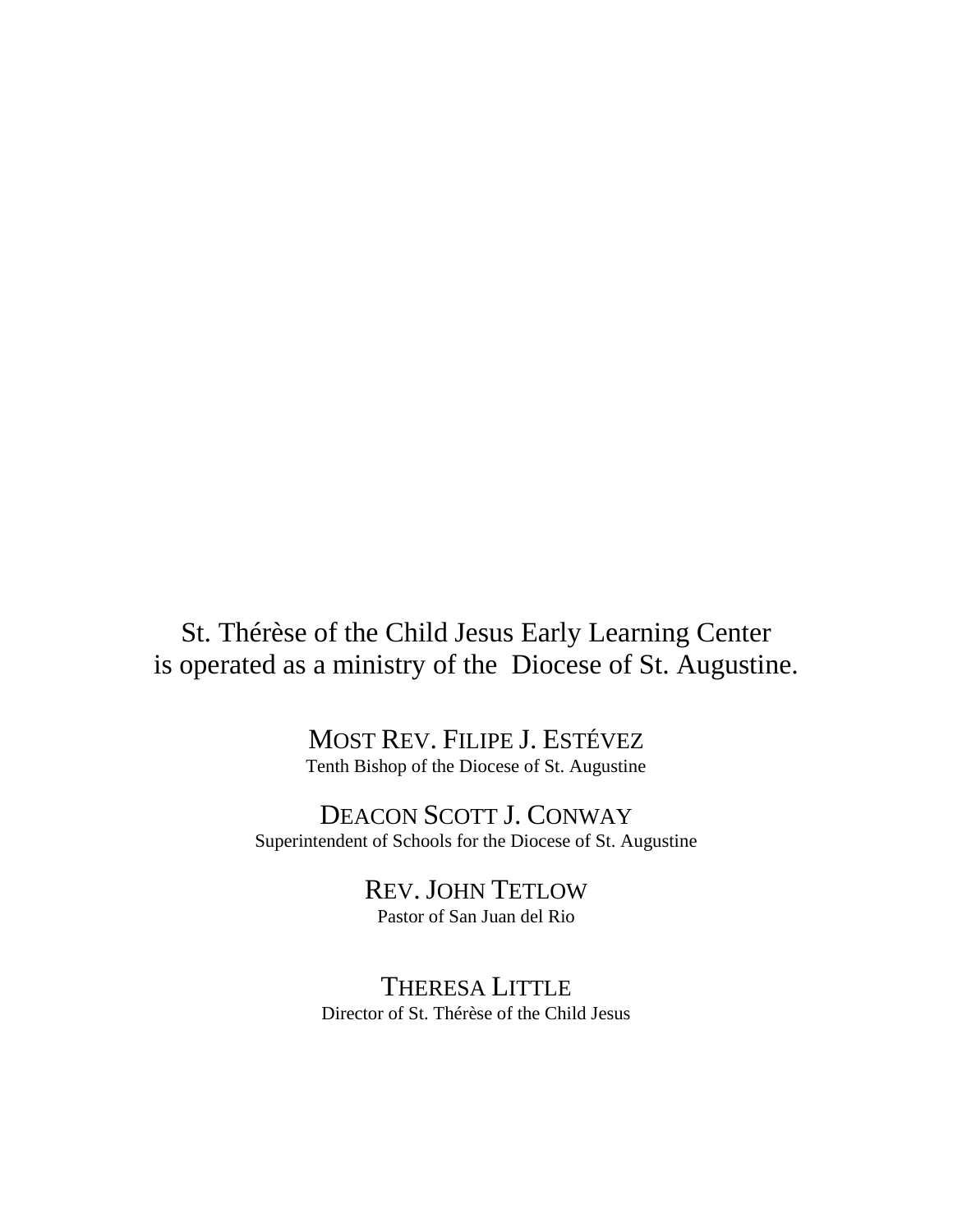## **WELCOME**

Welcome to St. Thérèse of the Child Jesues Early Learning Center. This handbook has been written to describe our program, policies and the myriad of practical details that go into making each school day as happy and successful as possible. Please review it and keep it for reference, as it will answer many of your questions.

## **A NOTE FROM THE DIRECTOR**

We are delighted that you have chosen our center to provide for the needs of your child. You and your family are encouraged to visit our center prior to the first day of enrollment to give our teachers, and your child, an opportunity to meet and become better acquainted. It will make separating on the first day a bit easier. On behalf of the staff of St. Thérèse Early Learning Center, thanks again for choosing us and allowing us to become a part of your family.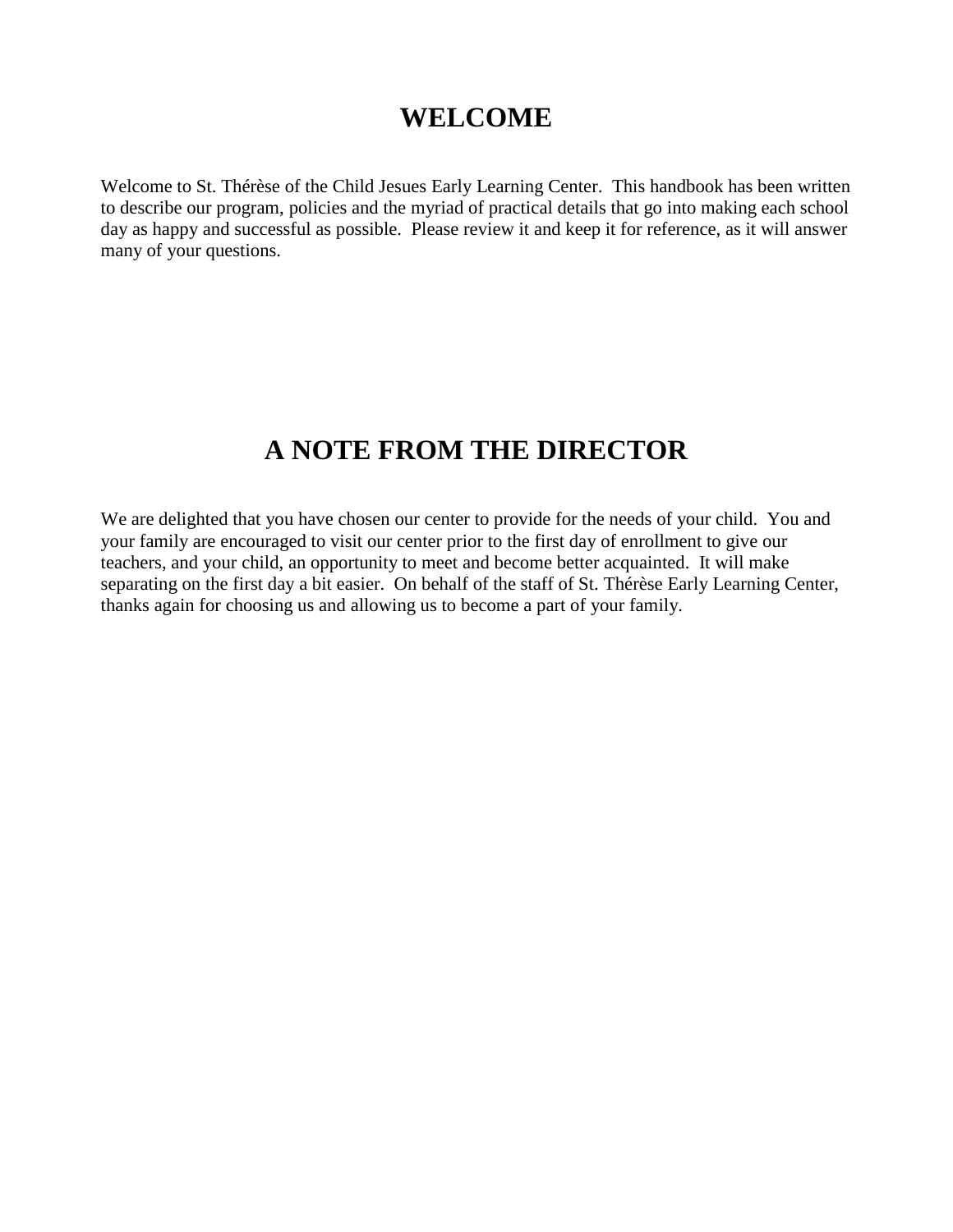# **TABLE OF CONTENTS**

## **SECTION 1 – ABOUT THE CENTER**

- **1.1 Our Philosophy**
- **1.2 Open Door Policy**

## **SECTION 2 – FEES**

- 2.1 **Tuition**
- 2.2 **Multiple Child Discounts**
- 2.3 **Late Payments**
- 2.4 **Registration Fees**
- 2.5 **Supply Fees**
- 2.6 **Returned Check Fees**
- 2.7 **Late Pick-up Fees**
- 2.8 **Holidays**
- 2.9 **Attendance**
- 2.10 **Vacation**

## **SECTION 3 – ATTENDANCE**

- **3.1 Arrival**
- **3.2 Special Requests**
- **3.3 Absences**
- **3.4 Illnesses**
- **3.5 Termination or Withdrawal**
- **3.6 Pick Up Policy**
- **3.7 Authorized Persons for Pick Up or Emergencies**
- **3.8 VPK Attendance**

### **SECTION 4 – PARENT INVOLVEMENT**

- **4.1 Parent/Guardian Volunteering**
- **4.2 At Home Activities**
- **4.3 Parent/Guardian/Teacher Conferences**
- **4.4 Parent Surveys**
- **4.5 Parent/Guardian Rights and Responsibilities**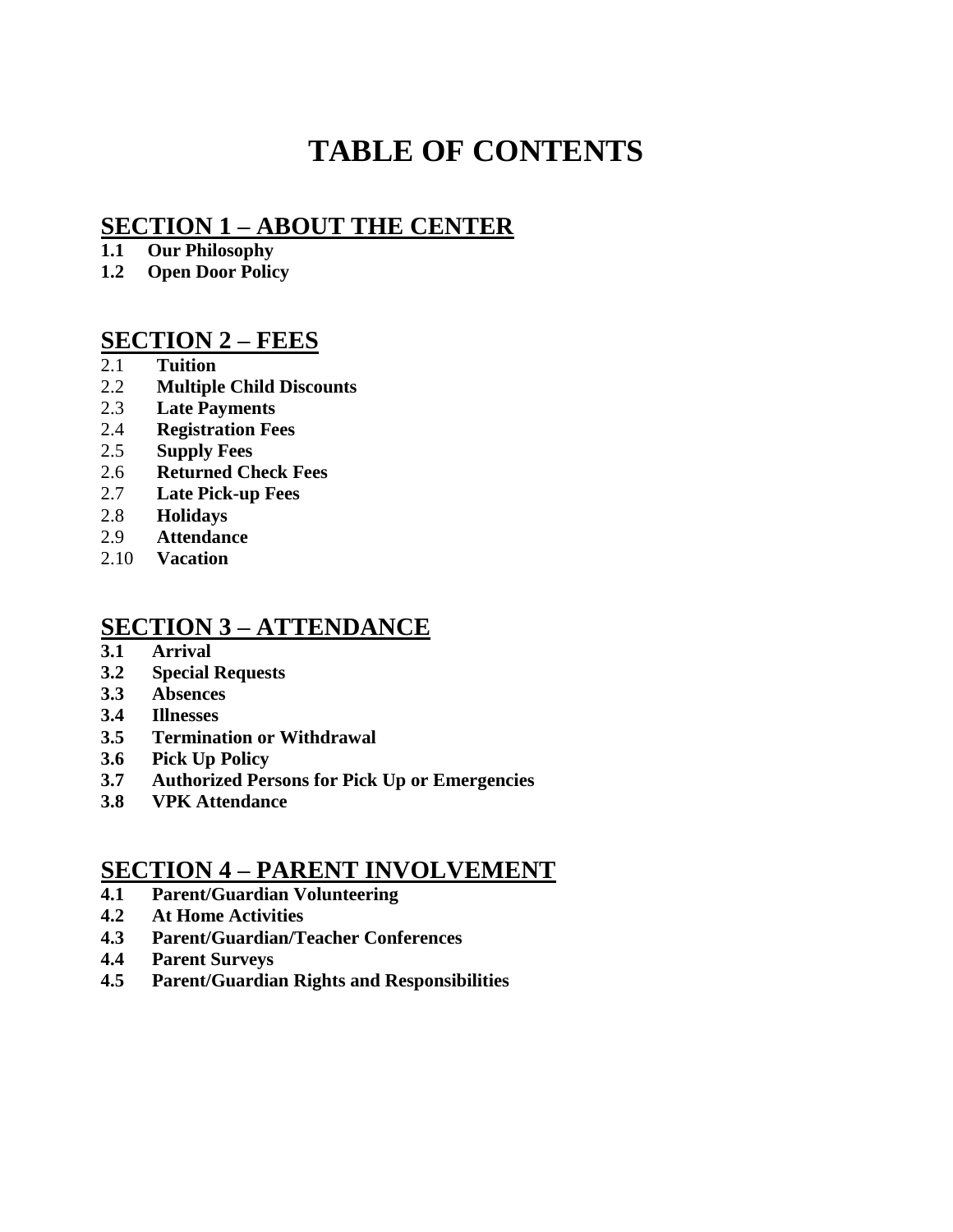## **SECTION 5 – HEALTH & SAFETY**

- **5.1 Child Abuse and Neglect Reporting**
- **5.2 Confidentiality of Records**
- **5.3 Emergency Closing and Inclement Weather**
- **5.4 Child Health Services**
- **5.5 Child Health Emergency**
- **5.6 Insurance/Child Accident Procedures**
- **5.7 Medication Administration**
- **5.8 Conditions of Short Term Exclusion**
- **5.9 Notification of Illness**
- **5.10 Dress Code**
- **5.11 Meals**
- **5.12 Dietary Restrictions and Allergies**
- **5.13 Discipline Rationale**
- **5.14 Discipline Procedures**
- **5.15 Discipline Guidelines**
- **5.17 Standards of Conduct**
- **5.18 Visitor Policy**

#### **SECTION 6 – CLASSROOM ACTIVITIES**

- **6.1 Curriculum**
- **6.2 Field Trips**
- **6.3 Toys from Home**
- **6.4 Screening and Assessment**
- **6.5 Transitioning from Class to Class**
- **6.6 Transitioning from Pre-K to Kindergarten**

### **SECTION 7 – RECEIPT OF PARENT HANDBOOK**

**7.1 Receipt of Handbook**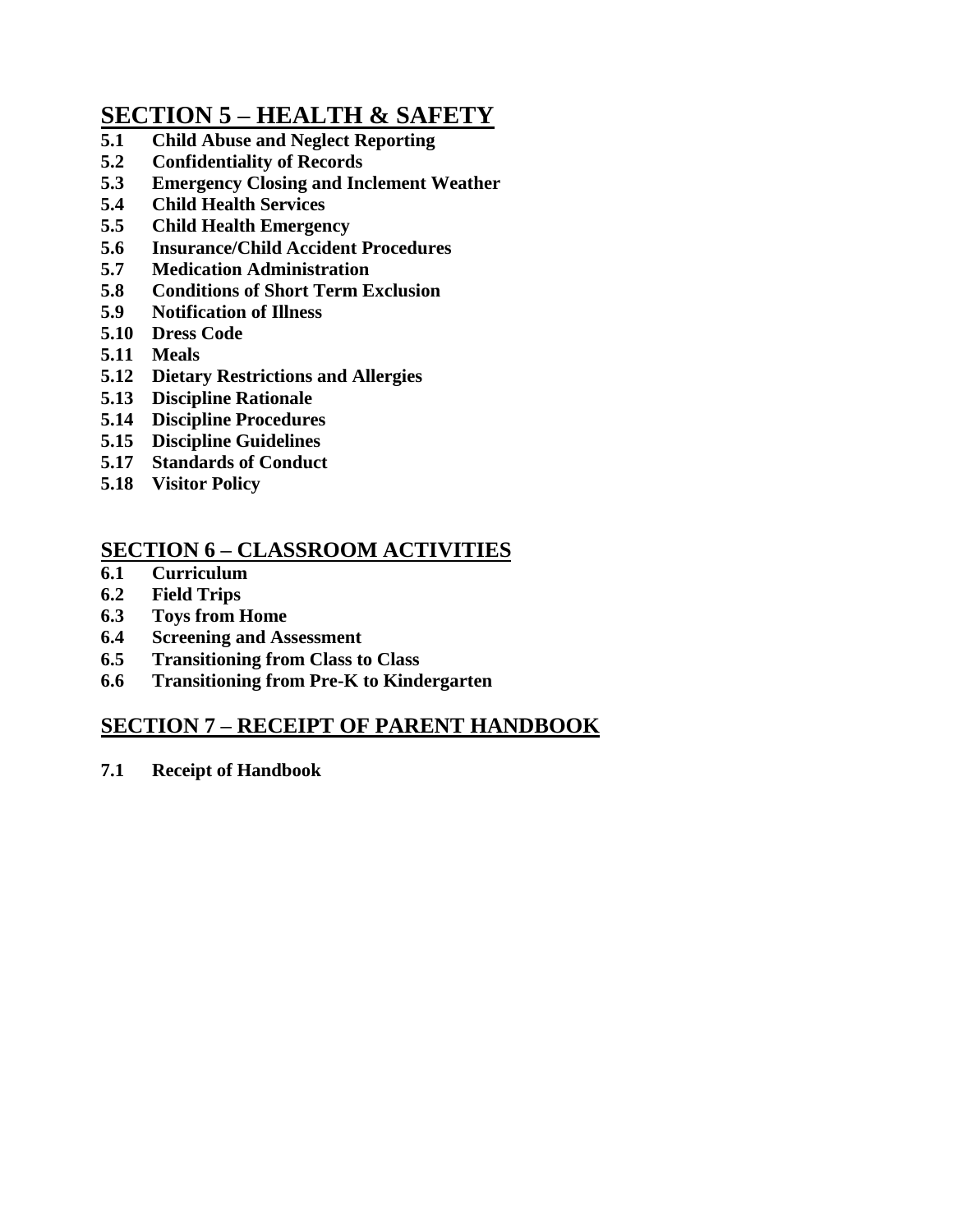# **Section 1 – About St. Thérèse Early Learning Center**

#### **1.1 OUR PHILOSOPHY**

St. Thérèse Early Learning Center strives to provide quality childcare for children. We believe in providing programs that truly enhance the emotional, social, physical and intellectual growth of young children. We are able to do this through the efforts of our staff who are dedicated to upholding our high standards and who, most importantly, love children*.*

#### **1.2 OPEN DOOR POLICY**

St. Thérèse Early Learning Center maintains an open door policy with all parents of enrolled children. Parents will have immediate access without prior notice to the center.

In situations where there is custody or domestic issues the following will apply:

- ♦ The center must be provided with the most recent certified copy of court order and any amendments to the order, i.e. custody order, restraining order, or a protection order from abuse.
- ♦ The center will follow the orders of the court. Deviations from the court order will only be made if there are written instructions from the custodial parent/s (joint custody will require both parent signatures).
- ♦ If there is not a copy of a court order or a copy has not been provided to the center then both parents will have equal access to their child. By law the center may not deny access to a child by parent without a court order.
- ♦ If there is a verbal or physical conflict the Center will contact the police.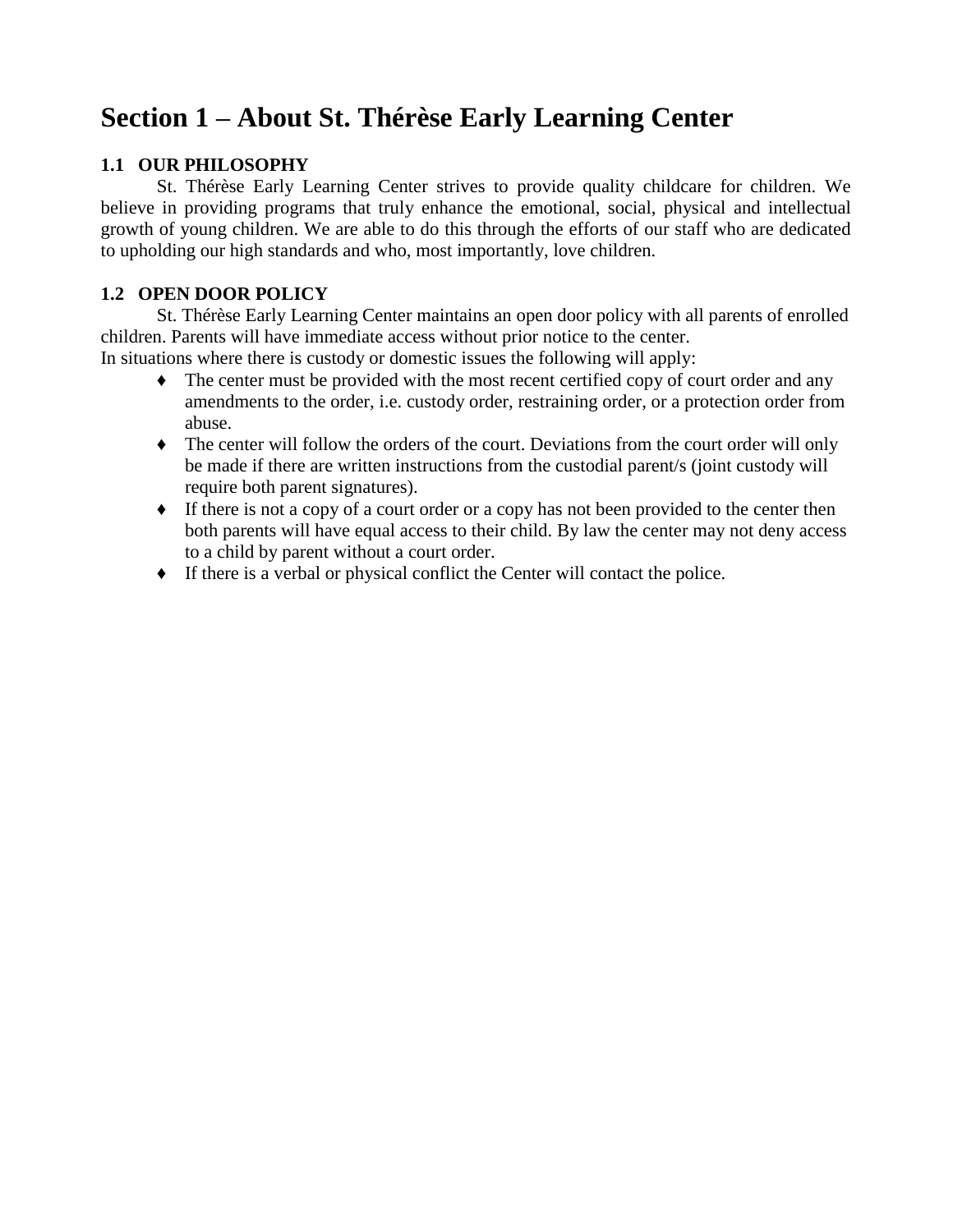## **Section 2 – FEES**

#### **2.1 Tuition**

Fees are based on reserved time and not on actual time that a child spends at the center. There will be no reduction in the basic rate should a child not be in attendance at the center for the contracted time. Parents will also be billed for all days including holiday, sick, emergency closings, teacher training, and vacation days. Current tuition rates are posted on the website, in the back of this handbook as well as at front desk.

#### **2.2 Multiple Child Discounts**

St. Thérèse Early Learning Center offers a discount of 10% for families with more than one child enrolling in our school. This applies to full-time, year round enrollment only.

#### **2.3 Late Payment Policy**

Weekly tuition is due on Monday of each week. If your tuition is not paid in full on Tuesday, a late fee of \$15 will be added to your child's account. If fees continue to go unpaid that week, your child will be placed on a DO NOT ACCEPT list Friday afternoon.

Monthly tuition is due on the 5th of the month. If your tuition is not paid in full, a late fee of \$25 will be added to your tuition. Every week that the tuition remains unpaid a \$10.00 fee will continue to be applied to your account.

#### **2.4 Registration Fees**

A \$50.00 non-refundable registration fee is payable at the time of enrollment and annually. Registration fees are not refundable under any circumstances.

#### **2.5 Supply Fees**

A \$30 supply fee is due at time of enrollment and annually.

#### **2.6 Checks and Returned Check Fees**

Checks are gladly accepted as long as they are drawn on a local bank and the date on the check is the same date the check is written. Post dated checks will not be accepted.

In the event your check is refused for payment or returned there will be a Non-Sufficient Funds (NSF) fee assessed in the amount of \$40. Once a check is returned for NSF, checks will no longer be accepted as a form of payment at the center. In addition, child care will be suspended until all fees are paid in full.

#### **2.7 Late Pick Up Fees**

A late fee of \$5.00 will be assessed for children who are not picked up by closing time of 6:00 P.M. and an additional late fee of \$1.00 per minute. Services can be terminated if this continues to be a problem. If a child is not picked up by 6:30 PM and every attempt to reach an authorized adult has failed, St. Thérèse Early Learning Center will be forced to contact the sheriff's office to report child abandonment.

#### **2.8 Holidays**

The following are paid holidays recognized by the Center. Tuition does not change for weeks that include holidays. New Years Eve, New Year's Day, Martin Luther King, President's Day, Good Friday, Memorial Day, Independence Day, Labor Day, Veteran's Day, Thanksgiving Day, the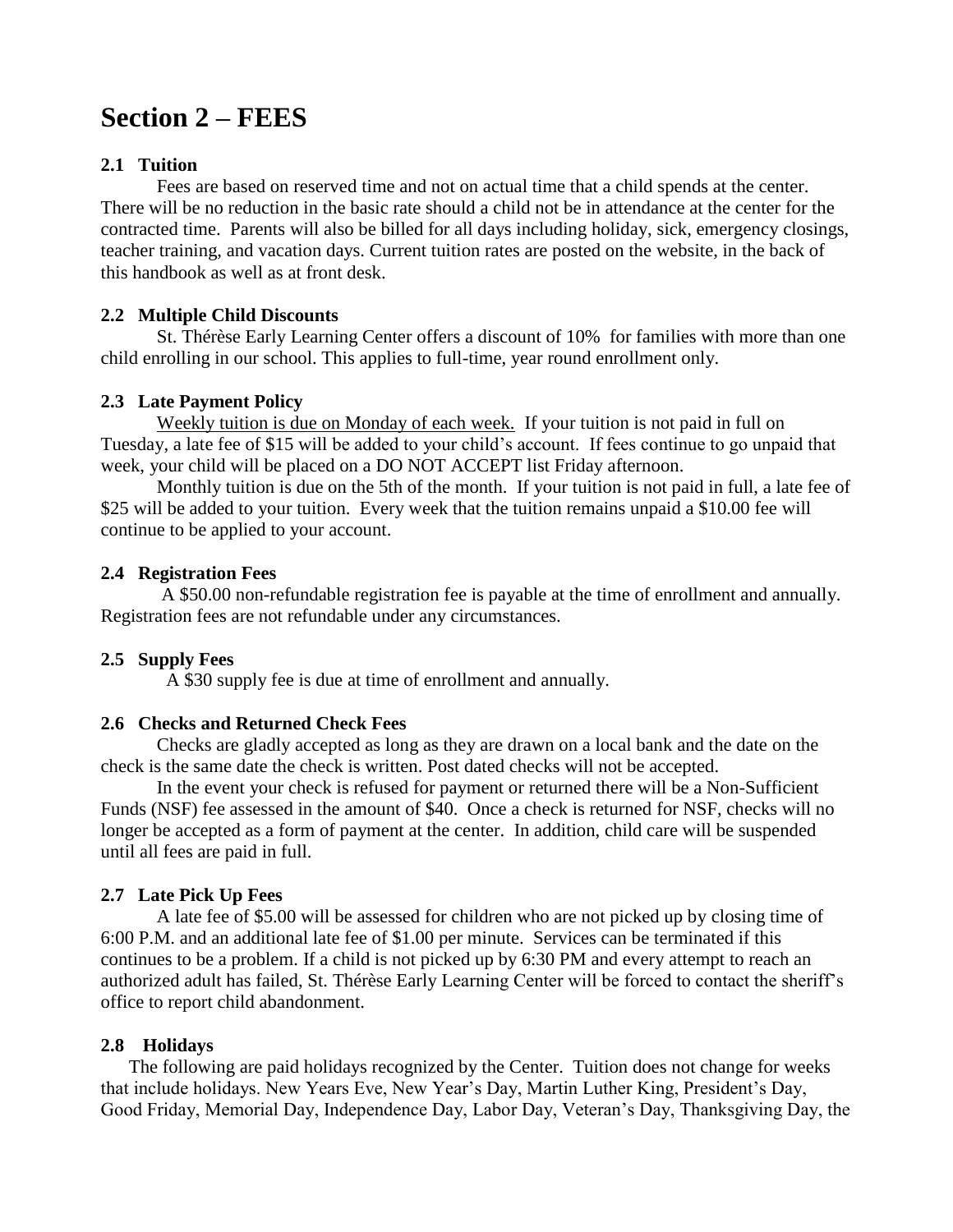day after Thanksgiving, Christmas Eve, Christmas Day. A Holiday Schedule will be posted in all classrooms and at the front door.

#### 2.9 **Attendance**

Because you are paying for your child's spot in our program, full tuition is charged each week whether your child is present or not.

#### **2.10 Vacation**

Children are allowed to take one week vacation each year after completing one full calendar year. Tuition will be charged at 1/2 the normal rate for that week. Written notice is required at least one week prior to the planned vacation.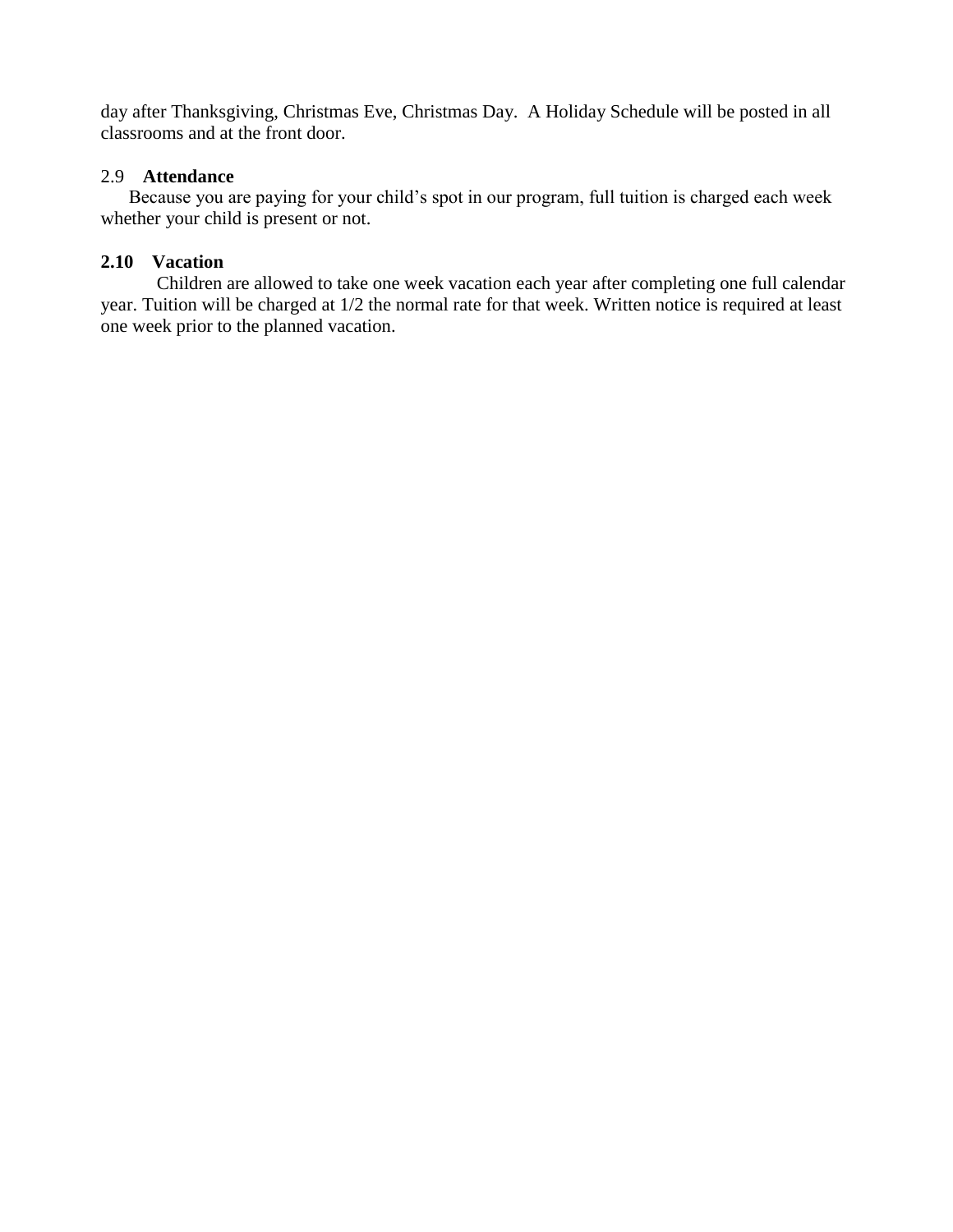## **SECTION 3 ATTENDANCE AT St. Thérèse Early Learning Center**

#### **3.1 Arrival at St. Thérèse Early Learning Center**

Please leave your cell phones in your vehicles and give your child your full attention during the transition from home to school. School Readiness Parents are required to sign their child into the center on the Center Parent Sign in Sheet located at the front desk. Parent must turn their child over to center staff before exiting the center.

To help decrease the spread of viruses, please assist your child in washing his/her hands when arriving in the classroom. Please do not sneak away, but help your child become engaged in the ongoing activities in the classroom. This may require planning a few extra minutes each morning, but will greatly benefit your child's transition into the classroom.

#### **3.2 Special Requests**

Parents must follow the policy for Administering Medication if the child is to receive medication during the day. This should be taken care of during arrival time. Parents are requested to notify the teacher or Director if there are any special needs or instructions for the child's day. Special requests must be submitted in writing and may include but are not limited to health issues, family situations, alternative pick up person, early pick up time, or any other issues the center should be aware of to best meet the individual needs of the child.

#### **3.3 Absences**

Parents are requested to notify St. Thérèse Early Learning Center if a child will not be in attendance that day. This notification will assist us to more effectively maintain appropriate child staff ratios. Parents are requested to notify the center if their child is ill. This notification will assist the center to track any illnesses that may occur at the center. Information regarding illnesses will be shared on a need to know basis.

#### **3.4 Illnesses**

Parents are requested to notify the Center Director if their child has a communicable disease so that parents of children in the classroom/center may be notified. Only information about the communicable disease will be shared. The center will follow the center's Confidentiality Policy and procedures.

The center conducts a health check on each child upon arrival to the classroom. A child may not be accepted into the center if staff deems the child is too ill to attend or is contagious.

#### **3.5 Termination/Withdrawal from St. Thérèse Early Learning Center**

The center reserves the right to terminate child care services at any time, with or without cause. Child Care services may be terminated for willful destruction of property, if the child poses a threat to the safety and welfare of other children in care, physical or verbal abuse by the parent upon the Center Staff, insufficient funds that are not repaid promptly, refusal to follow center policies.

Two weeks written notice is required from parents that are withdrawing their child from the center. Parents are responsible for any fees if proper notification is not provided. Any past due balances are due on last day of enrollment. Balances remaining after 30 days will be referred to the center's collection agency.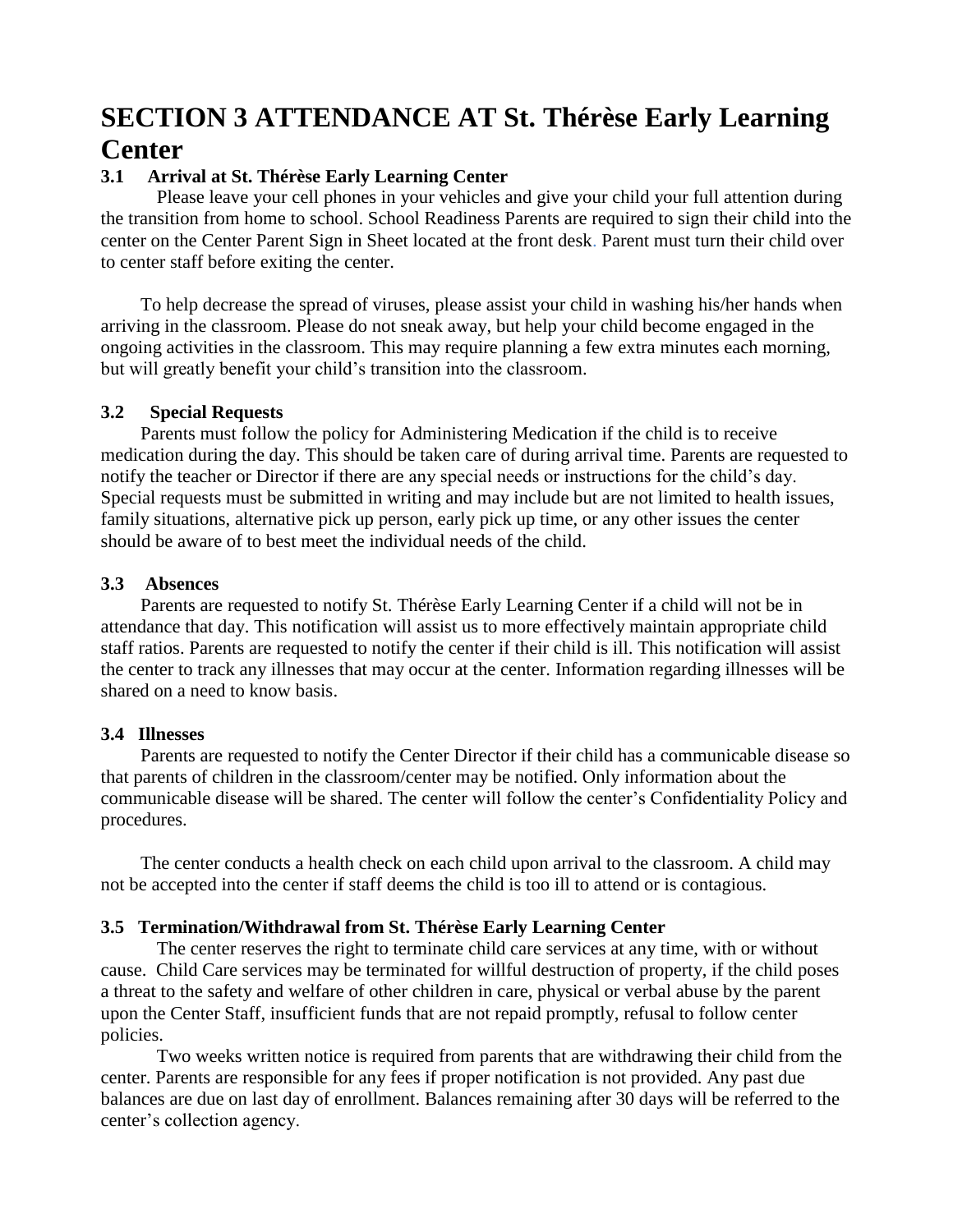In the event that a child is absent for two consecutive weeks, without proper notification to the office, the child will be considered withdrawn from the program and the reserved classroom space will be filled. All tuition and any related charges are due and payable during this two-week period. To re-enroll, normal registration/supply fees will apply. The child will then be considered for enrollment upon space availability.

#### **3.6 Pick-up Policy**

School Readiness Parents or authorized adults are required to sign the child out of the center on the Center Parent Sign In/Out Sheet located at the front desk. The parent or authorized adult is responsible for supervision of the child once the child has been signed out of the center and must walk their child to the car. Parents are requested to handle any center business (payment, conferences with director, etc) prior to checking the child out of the center.

#### **3.7 Authorized Pick Up/Emergency Pick Up**

Only authorized persons listed on the Authorized Persons for Pick Up form are permitted to have access to your child and to remove your child from the center. The following procedures apply:

- $\bullet$  It is the responsibility of the registering parent to notify the center in writing of all persons authorized to pick up your child from the center.
- ♦ Parents are required to complete the Authorized Persons for Pick up and emergency form at time of enrollment. Only persons listed on this form will be permitted to remove the child from the center.
- ♦ Persons on the authorized list but are unfamiliar to the staff will be required to show proof of identification with a picture I.D.
- ♦ Changes/updates to the Pick-Up list must be made on the original DCF form located in the office.
- ♦ Individuals must be at least 18 years of age in order to sign a child in or out of the center.
- $\bullet$  In an emergency, the center will contact the parents first. If the center is unable to reach the parents, the staff will call the persons on the listed form until someone is reached.

It is the parent's responsibility to ensure that an authorized person is available to pick up the child on time.

If a parent or authorized adult appears to be under the influence of alcohol and/or drugs the staff will attempt to contact the other parent or authorized adult on the pick up list. St. Thérèse Early Learning Center does not have the right to deny the parent access to their child but the staff will contact the police immediately if the center is not able to contact the other parent or authorized adult to pick up the child.

#### **3.8 Attendance Policy for VPK**

Child must arrive in the VPK classroom no later than 9:00 AM daily. Child must participate in VPK activities until 12:00 PM daily. Children who arrive late or leave early will be counted as absent on the VPK attendance form.

Parents must call the center if a child is going to be late or absent. If a child is absent for five consecutive instructional days he will be dismissed from the VPK program. Absences and tardiness may be excused under "extraordinary circumstances" if appropriate documentation is provided. These include:

a) Hospitalization of the child, his parents or guardian (must provide a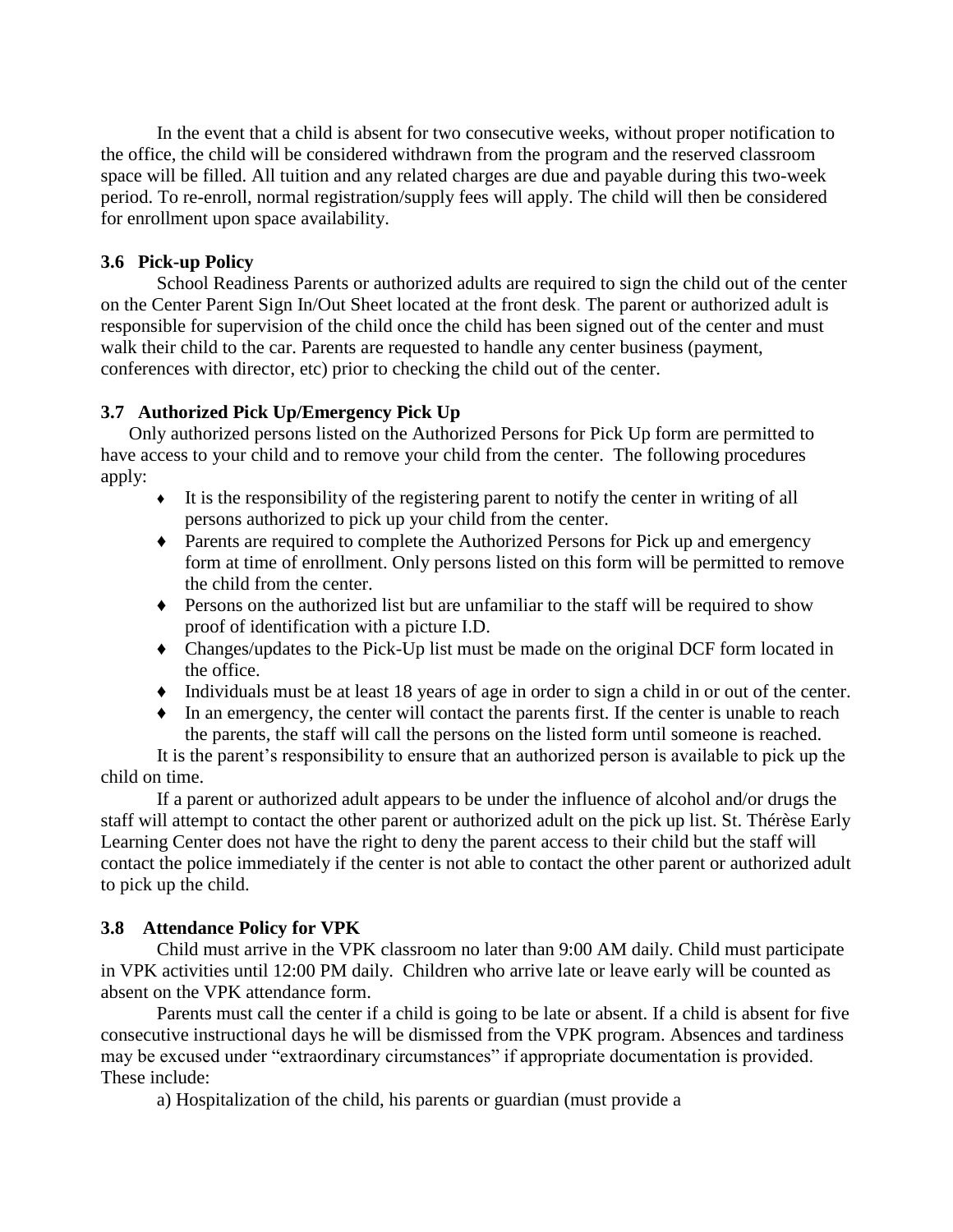doctor's note).

- b) Illness of the student or the illness of the parent or guardian that requires the ill person to remain at home (must provide a doctor's note).
- c) Death of a member of the student's, parents' or guardians' immediate family (obituary or death certificate required).
- d) Court ordered visitation (court documents must be provided).
- e) Parent or guardian's military deployment (military documentation must be provided).

A child may not miss more than 26 days per year for illness. A child may not miss more than 35 days per year regardless of circumstances. Parents must complete and sign an attendance verification form EACH month.

These forms will be distributed on the last instructional day of each month and must be signed and returned to the office the same day. Children who do not meet attendance requirements will lose VPK funding. The child may be allowed to remain in the classroom, but will be required to pay full tuition.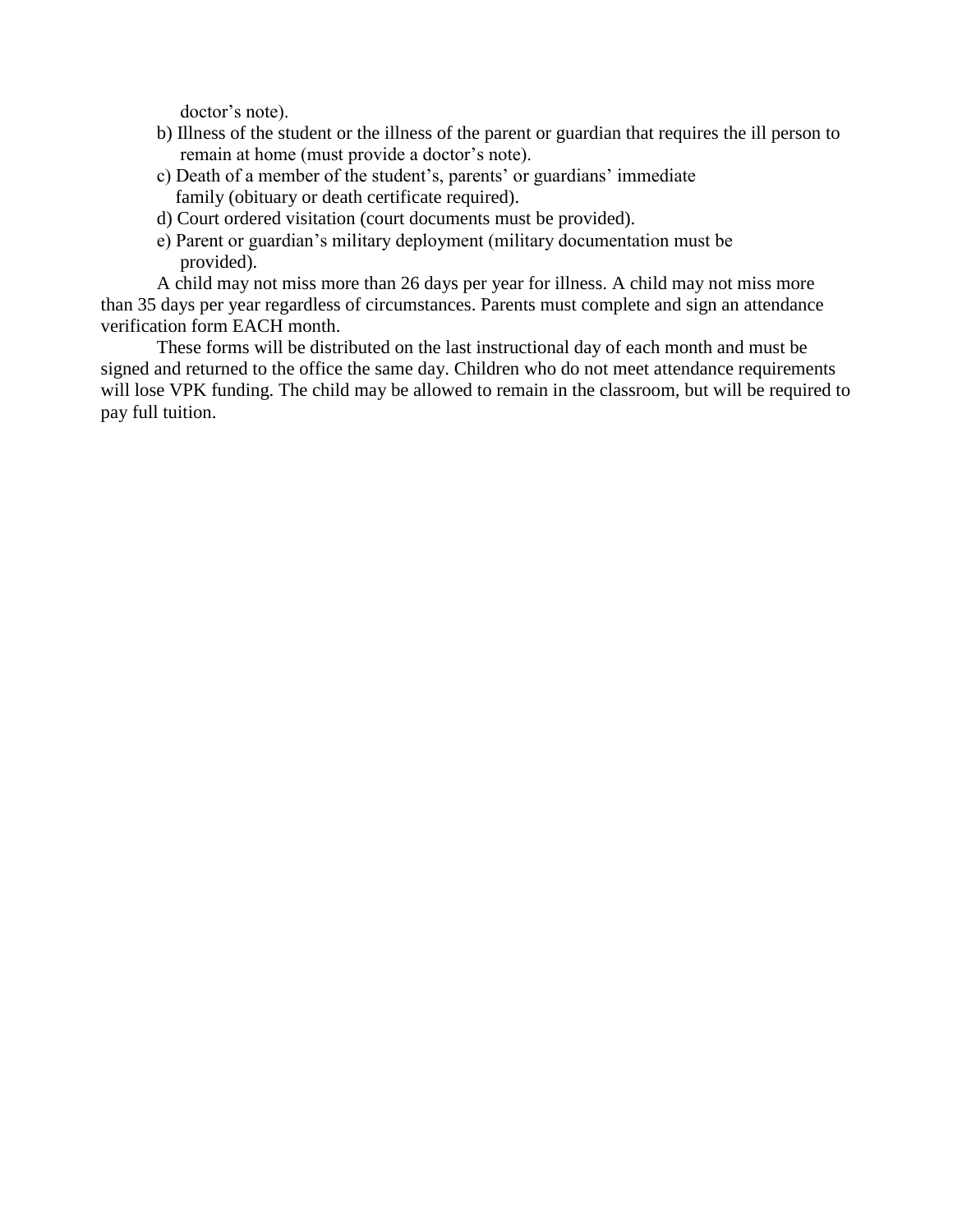# **SECTION 4 – PARENT INVOLVEMENT**

#### **4.1 Parent/Guardian Volunteering**

St. Thérèse Early Learning Center has an Open Door policy with all parents of enrolled children. Parents are not only welcomed, but also highly encouraged to volunteer in their child's classroom.

All visitors are required to sign in at the front desk before proceeding to the classroom. The Discipline Policy (see 5.15 & 5.16), Standards of Conduct (see 5.17), and Visitor Policies (see 5.18) will apply to all volunteers at all times. Siblings of children in the program may not attend when a parent is volunteering in the classroom.

Parents may be asked to help with certain tasks such as cutting out items for the classrooms, sharing information about their job or hobby or culture, chaperoning on field trips, donating items, and reading to a group of children.

#### 4.2 **Take Home Activities**

Although St. Thérèse Early Learning Center does not assign "homework" for preschoolers, we do send home suggested activities to enhance the learning taking place in the classroom.

#### **4.3 Parent/Guardian Teacher Conferences**

All parents/family are invited to attend scheduled formal parent/guardian/teacher conferences to review child's progress and needs and set goals for the child. Conferences will be scheduled two times throughout the year for infants, toddlers, and preschool children. Other conferences may be scheduled as needed or as requested by parent or teacher.

#### **4.4 Parent Surveys**

St. Thérèse Early Learning Center is interested in your feedback. Anonymous parent surveys will be distributed at least once per year. Your responses will ensure we are meeting the needs of our families.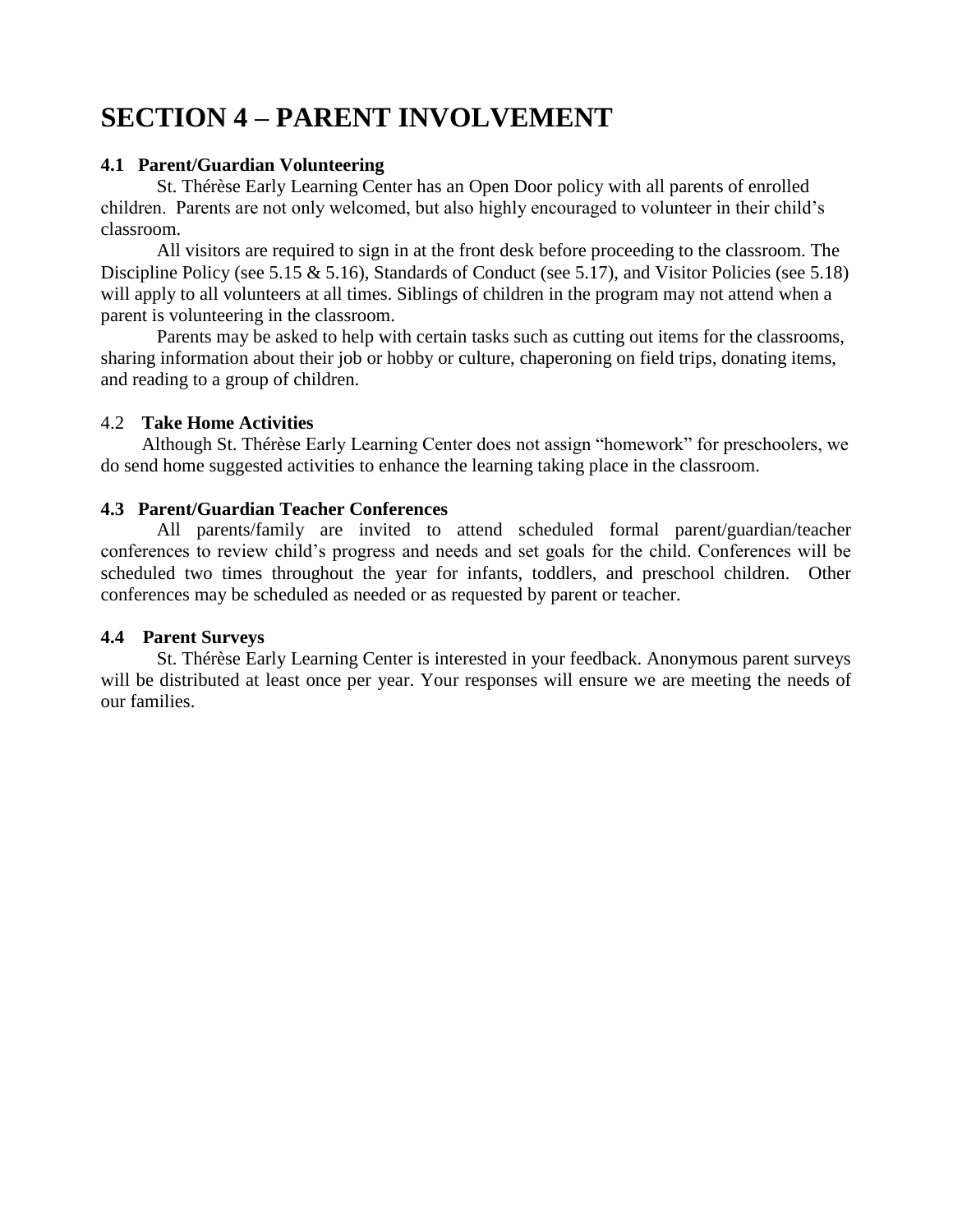#### 4.5 **Parent/Guardian Rights and Responsibilities**

We believe that parents have rights and that their concerns are reasonable and important.

A Healthy Learning Environment

- Parents have the right to know that their child will be safe at school, both physically and emotionally.
- Parents have the right to know that all children will be treated fairly regardless of race, creed, national origin, economic status, gender, or age and that each child will be treated as an individual.
- Parents have the right to know that the staff is experienced and trained in child development.
- Parents have the right to know that any negative or cruel behavior among students or between students and staff will not be tolerated.

Clear, Courteous Communication

- Parents have the right to be treated with courtesy by all members of the staff.
- Parents have the right to participate in meaningful parent-teacher conferences to discuss their child's school progress and welfare.
- Parents have the right to visit schools and classes.
- Parents have the right to know that they can approach a staff member with a concern and that the staff member will listen carefully and will do everything possible to address the issue

Information on School Policies

- Parents have the right to information on academic requirements of the school program.
- Parents have the right to inspect their child's record and respond to any statement.
- Parents have the right to be informed of and to appeal school policies.
- Parents have the right to be informed of and to appeal administrative decisions.

Your Responsibilities are to

- Be involved in your child's education and learning;
- Let the teacher know you are concerned and interested in your child and his progress;
- Set goals with the teacher and share in decisions about your child's care;
- Share information about the child and home that may affect behavior;
- Discuss problems and concerns with the teacher first;
- Show appreciation for teachers;
- Continually upgrade your parenting skills and understanding of children;
- Volunteer to assist the teacher in some way;
- Follow the child care program's policies and reread contract and parent manual regularly;
- Keep your child home when sick unless sick care is provided;
- Read to your child and spend time talking and playing together.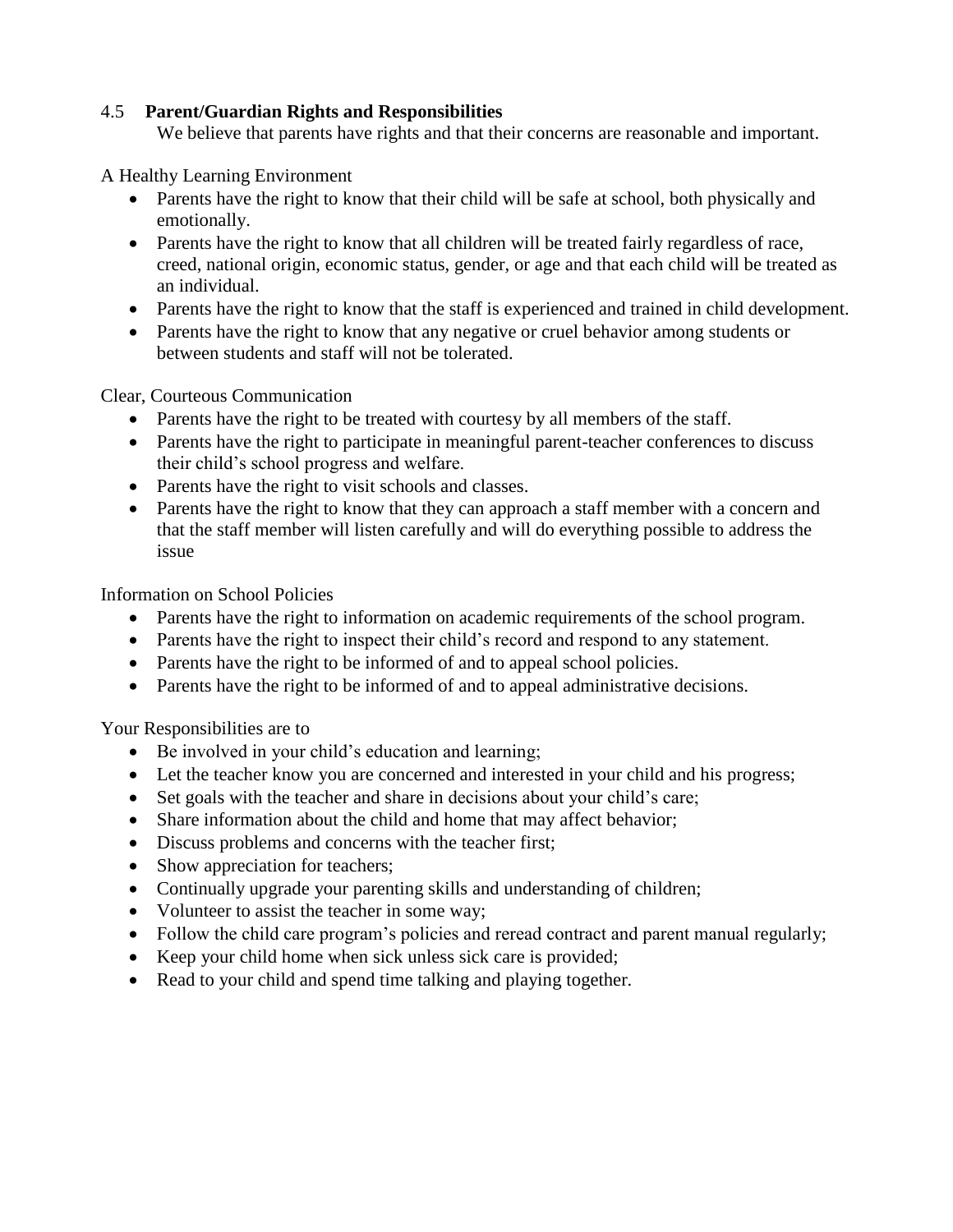# **SECTION 5 – HEALTH & SAFETY**

#### **5.1 Child Abuse and Neglect**

St. Thérèse Early Learning Center has the responsibility for the prevention, identification, and reporting of child abuse and neglect (sexual, physical, emotional). Under Florida Law, cases of possible child abuse and neglect are reported immediately to the Department of Children and Families. The abuse hotline is **1-800-96-ABUSE**.

#### **5.2 Confidentiality of Records**

The Center maintains the policy of that all records of children and families are confidential.

#### **5.3 Emergency Closing and Inclement Weather**

If the threat of a natural disaster such as hurricane, tornado, flooding, etc., is imminent, we will follow the St. Johns Public School System for closure guidance. Once the storm passes and is out of the area, we will assess the center for damage and re-open as soon as possible.

The following steps must be confirmed before opening the center:

- The center must have power and any physical damage must be repaired
- There must be available staff in the center to provide appropriate and required staff to child ratio.

Parents are responsible for child care tuition even in the event that the center is closed due to natural disaster.

#### **5.4 Child Health Services**

St. Thérèse Early Learning Center is required by the Department of Children and Families to have on file for each child a Physical and an Immunization Record. **You have ten (10) days after enrollment to bring in the original forms: Physical Examination – Form 3040 and Immunization – Form 680**

#### **5.5 Child Health Emergencies**

In the case of accidents and incidents, staff will contact parents and complete an incident report in which both staff and parents sign. This serves as documentation that parents were informed of the accident/incident and any necessary follow-up. It is very important that you make sure that your child's teacher is aware of changes in phone numbers or emergency contact persons. Please keep this information up to date.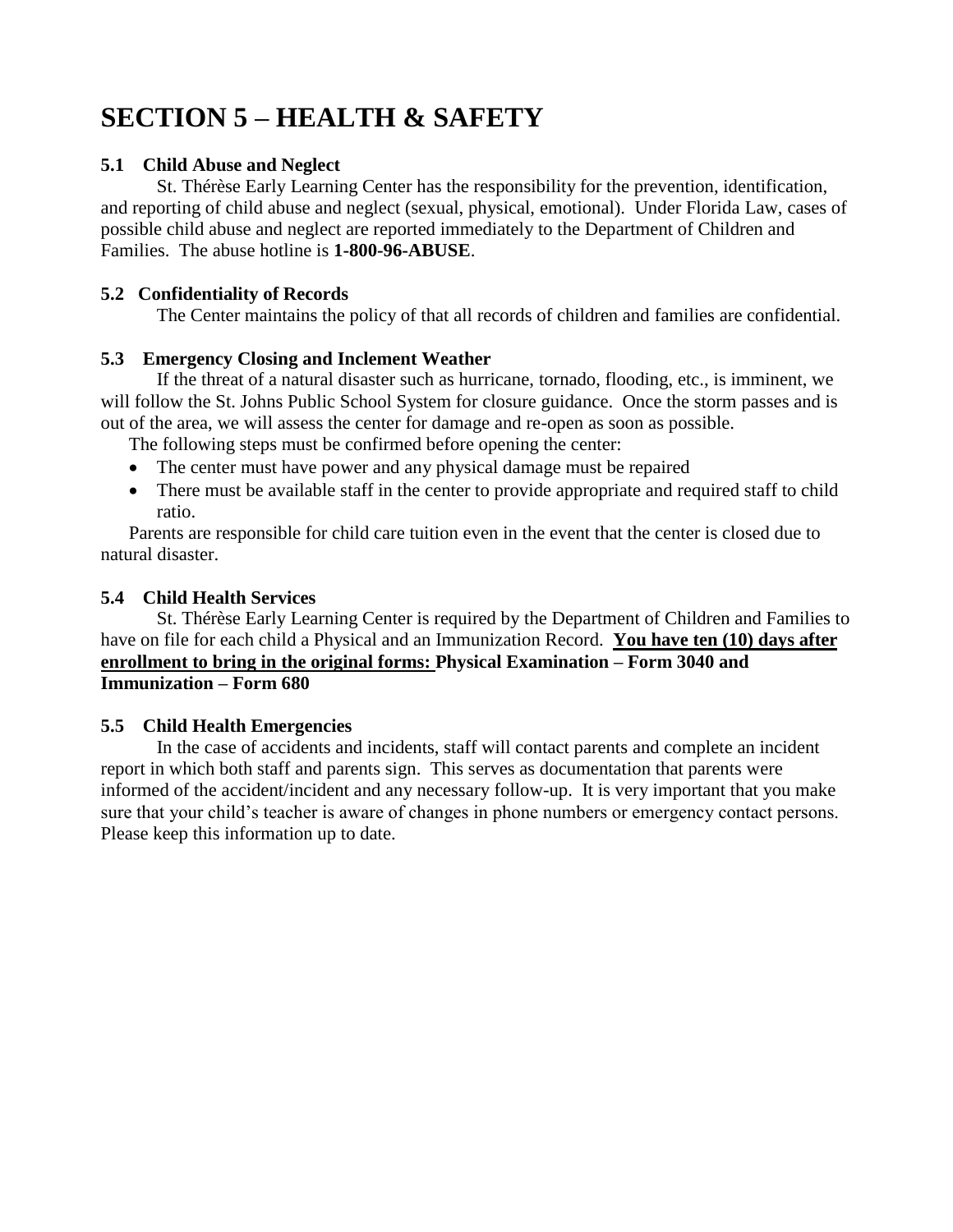#### **5.6 Insurance/Child Accident Procedures**

 We take all pre-cautions to insure the safety of your child while under our care. However, in the event that a child is hurt at our center, the following procedures will be followed:

- An accident report will be filled out by the child's teacher and depending on the type of injury, the parent may be called.
- The parent will be asked to review the accident form and provide a signature. A copy will be given to the parent.

#### **5.7 Medication Administration**

All medication administered by the center staff must be authorized by the child's parent or guardian by first completing an Administration of Medicine form. **Only medicine that has been prescribed by a doctor may be given at the center.** All medicines must be in the original container.

If non-prescription medication is to be given, a note from the physician, stating the name of the medication and the dosage instructions, must be attached. Staff will inform parent/guardian immediately of any noticed side effects or changes in behavior.

Parents are strongly encouraged to give all medications at home. If this is the case, please notify your child's teacher so that any behavioral changes and/or allergic reactions may be noted.

#### Medication will be stored in a locked secure area inaccessible to children. **NO MEDICATION MAY BE PLACED IN THE CHILD'S CUBBY/BOOKBAG OR LEFT UNATTENDED IN THE CLASSROOM.**

#### **5.8 Conditions of Short Term Exclusion**

A child will be placed on short-term exclusion, which may include non-admittance, when the illness and/or injury is contagious and/or poses a significant health and/or safety risk to other children and staff.

#### **5.9 Notification of Illness**

Parents/Guardians are encouraged to inform staff if their child becomes ill from a communicable disease and of any other health/safety concerns.

If a child appears to have a communicable disease, teaching staff should isolate the child away from the other children and immediately contact the child's parent/guardian.

Children will not be allowed to return to the center until all symptoms have ceased. Depending upon the condition, children may not be allowed to return to the center without a physicians' authorization.

Parents/Guardians will be asked to immediately pick up their children if the following signs, symptoms, or conditions are present:

- Fever AND sore throat, rash, vomiting, diarrhea, earache, irritability, or confusion. Fever is defined as having a temperature of  $100^0$  F or higher taken under the arm or  $101^0$  F taken orally.
- Diarrhea runny, watery, or bloody stools.
- Vomiting two or more times, vomiting that contains blood, or vomiting followed by severe cramping.
- Severe coughing child gets red or blue in the face or to make a high pitched whooping sound after coughing.
- Eye discharge thick mucus or pus draining from the eye, or pink eye
- Difficult or rapid breathing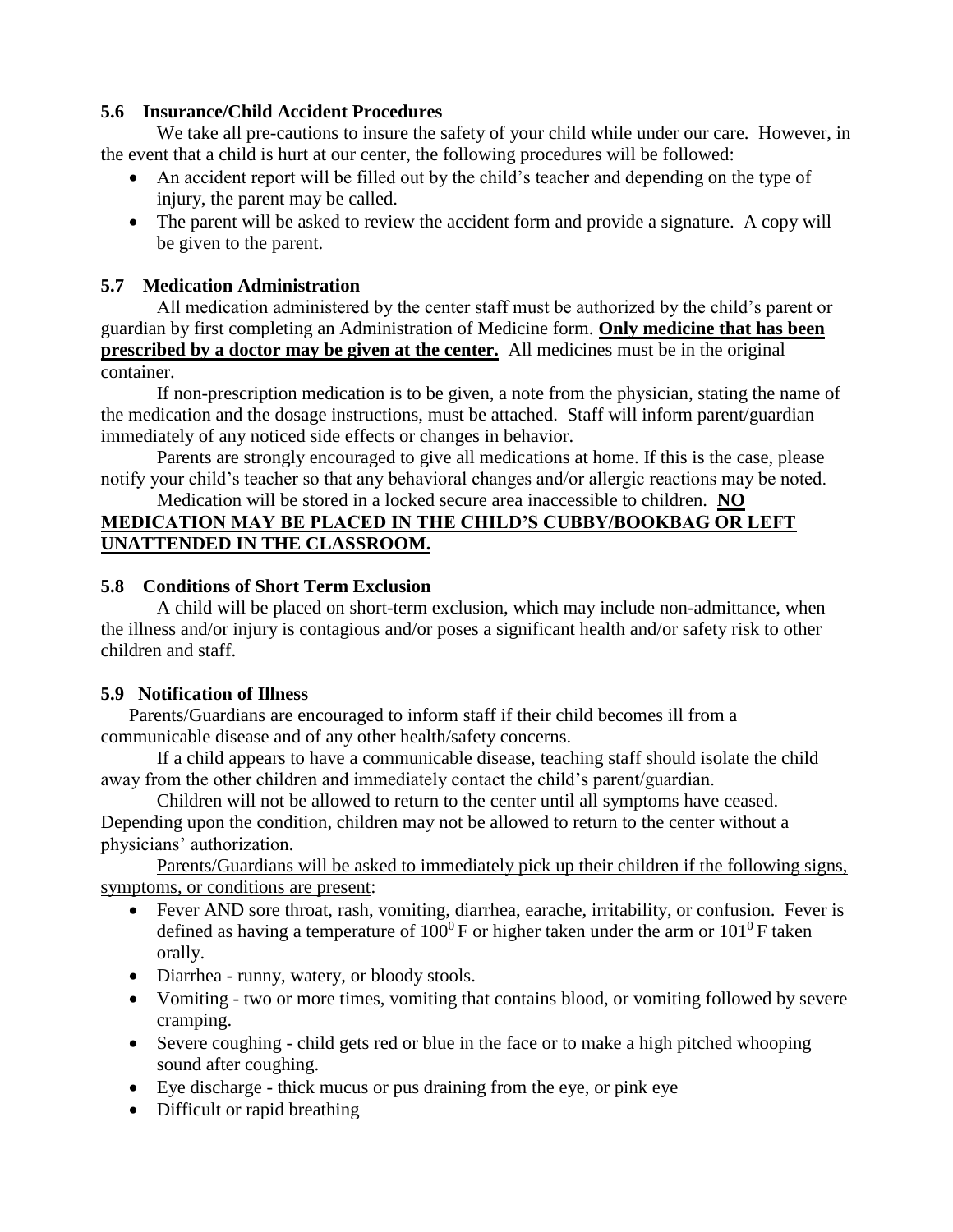- Ear Discharge
- Untreated infected skin patch(es)
- Unusually dark urine and/or gray or white stool and yellowish skin or eyes.
- Head Lice (including nits)
- Conditions that commonly require parameters from a physician detailing when a child may return include, but are not limited to, chickenpox, strep throat, scabies, impetigo, meningitis, and Hepatitis A.
- Child is irritable, continuously crying, or requires more attention than staff can provide without jeopardizing the health and safety of the other children.
- $\bullet$
- Any other unusual signs, symptoms, or conditions.

#### **5.10 Dress Code**

We request that children arrive at school in comfortable, easy to launder clothing. While we make every effort to protect their clothing, children can experience accidental spills during planned activities. Please label all clothing items with the child's first and last name.

#### *For the safety of the children, we do not allow open-toe shoes, flip flops, or sandals either in the classroom or during outdoor activities.*

In case of accidents, we request every child keep a change of clothes at the center. Label each item with the child's first and last name and place the items in a sealed bag in the cubby.

#### **5.11 Meals**

A morning snack, lunch and afternoon snack are provided for all children. In order to ensure the health and safety of all children, food items, purchased or from home, may not be brought into the classroom to be eaten, with the exception of special classroom events. This will help us prevent children with allergies from being exposed to foods which could be harmful.

#### **5.12 Dietary Restrictions and Allergies**

Please discuss any special dietary needs for your child with the director. Modest accommodations will be made for children with food allergies or who require specific menu items for cultural reasons. Children with severe allergies, staff should contact director for further guidance.

#### **5.13 Discipline Rationale**

Discipline is the effective management of children's behavior with the goal of selfdisciplined children. The management technique to be used in any particular situation will be based upon consideration of the particular situation and the individual child. All staff, volunteers, and parents will use the positive guidance methods listed below:

#### **5.14 Discipline Procedures**

- 1. Plan ahead to prevent behavior problems. Anticipate problems that may occur and provide intervention or directions in advance. (Ex: Limit number of children in centers. Have activities prepared so children do not have to wait.)
- 2. Establish clear and simple rules that are age-appropriate. Consistent reminders help reinforce limits. Rules should be stated in a positive way. (Ex: If a child is running, say, "Please use your walking feet. Running feet are for outside", instead of "Don't run!")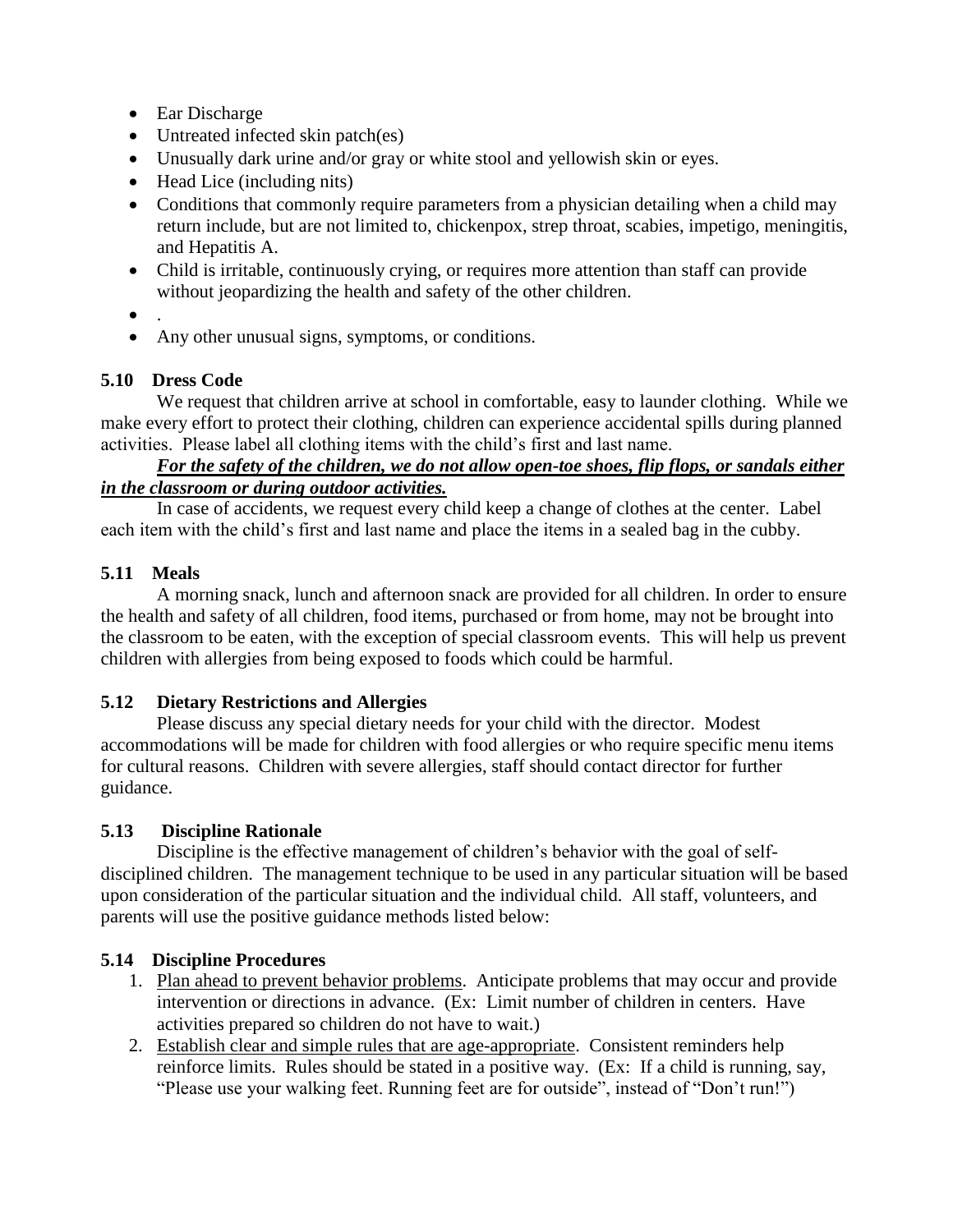- 3. Be a model for the desired behavior. Treat all children with respect and politeness. (Ex: The teacher has a leaky paint container in her hand. She needs to get to the sink. She asks the children who are in line at the sink if she could please use the sink out of turn, rather than simply cutting in front of the children. They agree, and she remembers to thank them.)
- 4. Help children to learn problem-solving skills. Give them the language they need to communicate feelings and needs to others appropriately. Work with them to come up with solutions to conflicts.
- 5. Give hugs and caring. The key to discipline is establishing a nurturing relationship with each child. Children need to know they are accepted and loved no matter how they behave.
- 6. Reinforce positive behavior. Remember to focus on the specific behavior you wish to see repeated. (Ex: "Jessie, you have worked so hard to put all the blocks neatly on the shelf. Fantastic job!")
- 7. Overlook small annoyances. Sometimes when a behavior is overlooked, not reinforced by attention, it disappears. Unless the behavior is aggressive and someone is in danger of getting hurt, the teacher/caregiver might be wise to let the children work out the problem on their own.
- 8. Offer positive alternatives to a negative behavior. If a child's behavior is unacceptable, suggest alternative choices. (Ex: If a child is throwing blocks, the teacher intervenes by telling the child that blocks are for building. If the child wishes to throw something, he/she can throw a bean bag, or a ball.)
- 9. Re-direct or divert the child. Substitute an appropriate activity for the unacceptable one. Some behaviors that are inappropriate are temporary, or situation specific. In these cases it is best to alter the environment by redirecting the child to another activity. (Ex: Two children who are good friends have begun to get irritated with each other. Intervene before things get out of hand by engaging them in a new activity.)
- 10. Help children see behavioral consequences. Since young children are self-centered, it is hard for them to see beyond their own needs. Help them to move from thinking only of themselves, to thinking of others by analyzing the consequences of their actions. Discuss their behavior in a non-judgmental way and encourage them to think about its impact on people, objects and events.
- 11. Provide renewal time. When a child is too upset to talk or listen, it may be necessary to remove the child from the situation for a period of no more than 2 minutes. The teachers stay with the child to discuss what happened and to help the child regain composure.
- 12. Implement Behavior Intervention Policy when necessary.

#### **5.15 Discipline Guidelines**

- 1. Time out. There will NOT be any identified space, or chair, reserved for "time out". Children are not to be isolated indefinitely due to behavior problems. Time out may be used only if stipulated in an individual child's behavior plan by a licensed mental health consultant.
- 2. Physical punishment. The use of physical force with children is prohibited. This includes pulling by the arm, grabbing children by the arm/shoulders/neck, hitting, pushing, shoving, etc.
- 3. Threatening. Children will not be threatened with physical punishment, or with a phone call to parents.
- 4. Ridiculing or Degrading. There will be no name-calling, belittling, or comparison to other children.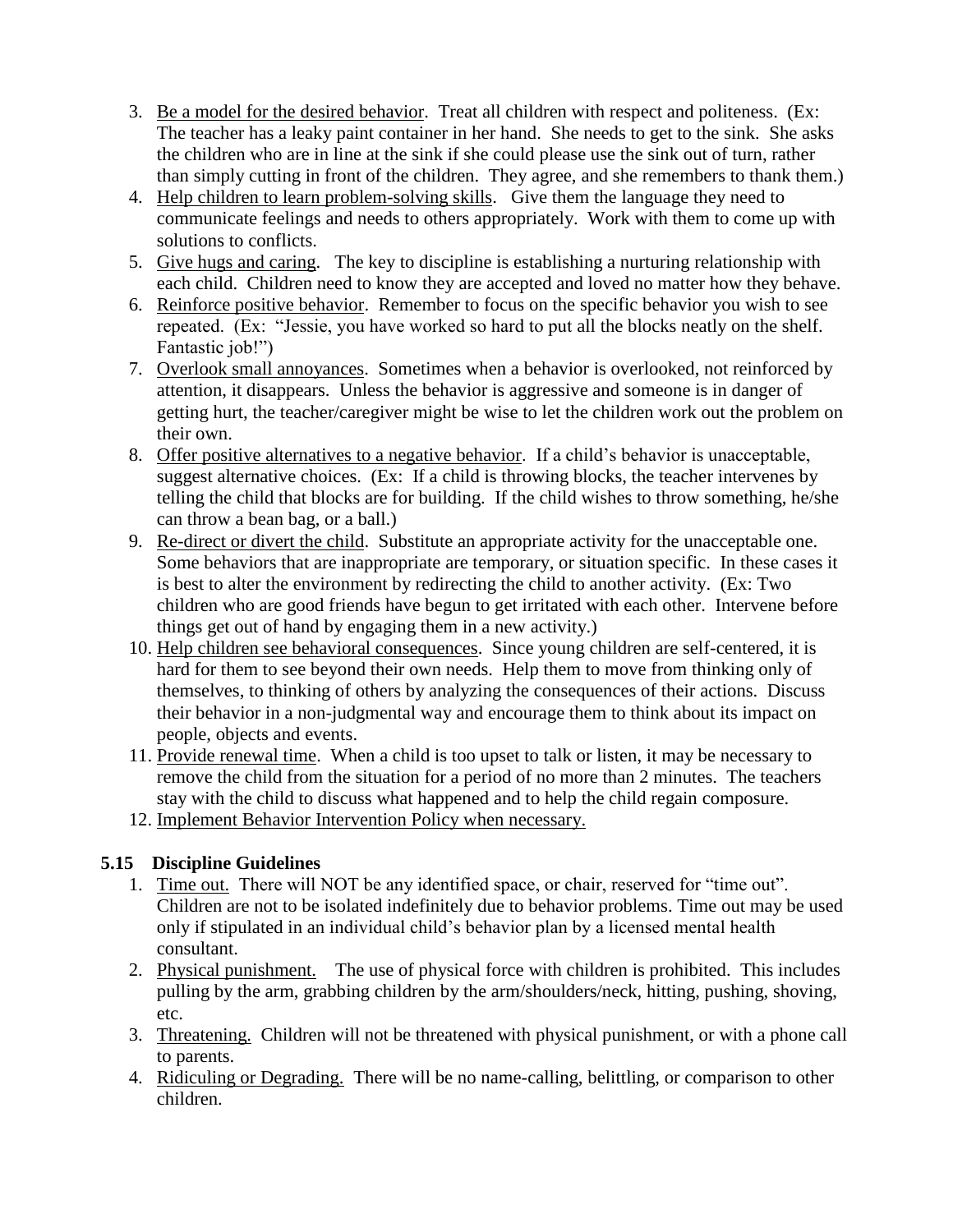- 5. Withholding of meals, snacks, or water. Children will not be denied food, water or any other basic need as a means of discipline.
- 6. Denying a rest. Children will not be denied rest as a means of discipline.

In the event that a child is exhibiting **extreme challenging behavior**, follow the Behavior Intervention Procedures:

- Provide renewal time.
- When a child is too upset to talk or listen, it may be necessary to remove the child from the situation for no more than 2 minutes. The teacher is to stay with the child in the classroom to discuss what happened and the help the child regain composure.
- If necessary, the child may be removed from the classroom if two staff is available to remain with the child at all times.
- If the child is unable to regain control within 30 minutes, the parents or authorized persons may be contacted to pick up the child.

#### **5.16 Standards of Conduct**

St. Thérèse Early Learning Center has guidelines of acceptable conduct that all parents, volunteers and visitors must abide by while on premises. It is expected that all parties will follow these guidelines and sign this form. We strive to provide a safe learning environment for you and the children. Volunteering in the classroom is strongly encouraged however; the "Standards of Conduct" must be adhered to at all times.

- Respect and promote the unique identity of each child and family. Refrain from stereotyping on basis of gender, race, ethnicity, culture, religion or disability.
- Follow program confidentiality policies concerning information about children, families, and other staff members.
- Supervise children at all times. Children will not be left alone or unsupervised while in the center or under the centers care.
- Use positive methods of child guidance. Any use of corporal punishment, emotional or physical abuse or humiliation is prohibited. Methods of discipline that involve isolation, the use of food as a punishment or reward, time out or the denial of basic needs are prohibited.
- Refrain from the use of any threatening physical contact or verbal abuse towards individuals connected with the program, other parents or volunteers.
- Refrain from smoking on the premises and during all center or parent activities. St. Thérèse Early Learning Center adheres to a "Smoke Free Environment."
- Refrain from illegal activities while on the premises or in attendance at center activities. St. Thérèse Early Learning Center prohibits theft, firearms, alcohol, explosives and illegal substances on the premises and during all center or parent activities.
- Refrain from harassment. Any cause of disharmony of any kind will not be tolerated.

#### **5.17 Visitor Policy**

All volunteers and visitors shall check-in at designated area for check in and obtain permission for the visitation and a visitor's pass. Visitation by a non-enrolled child unaccompanied by his/her parent(s) or legal guardian is prohibited unless prior approval has been granted by the Center Director.

Only persons with legal authority to do so shall be allowed to question a child on the property without the consent of the child's parents or legal guardian.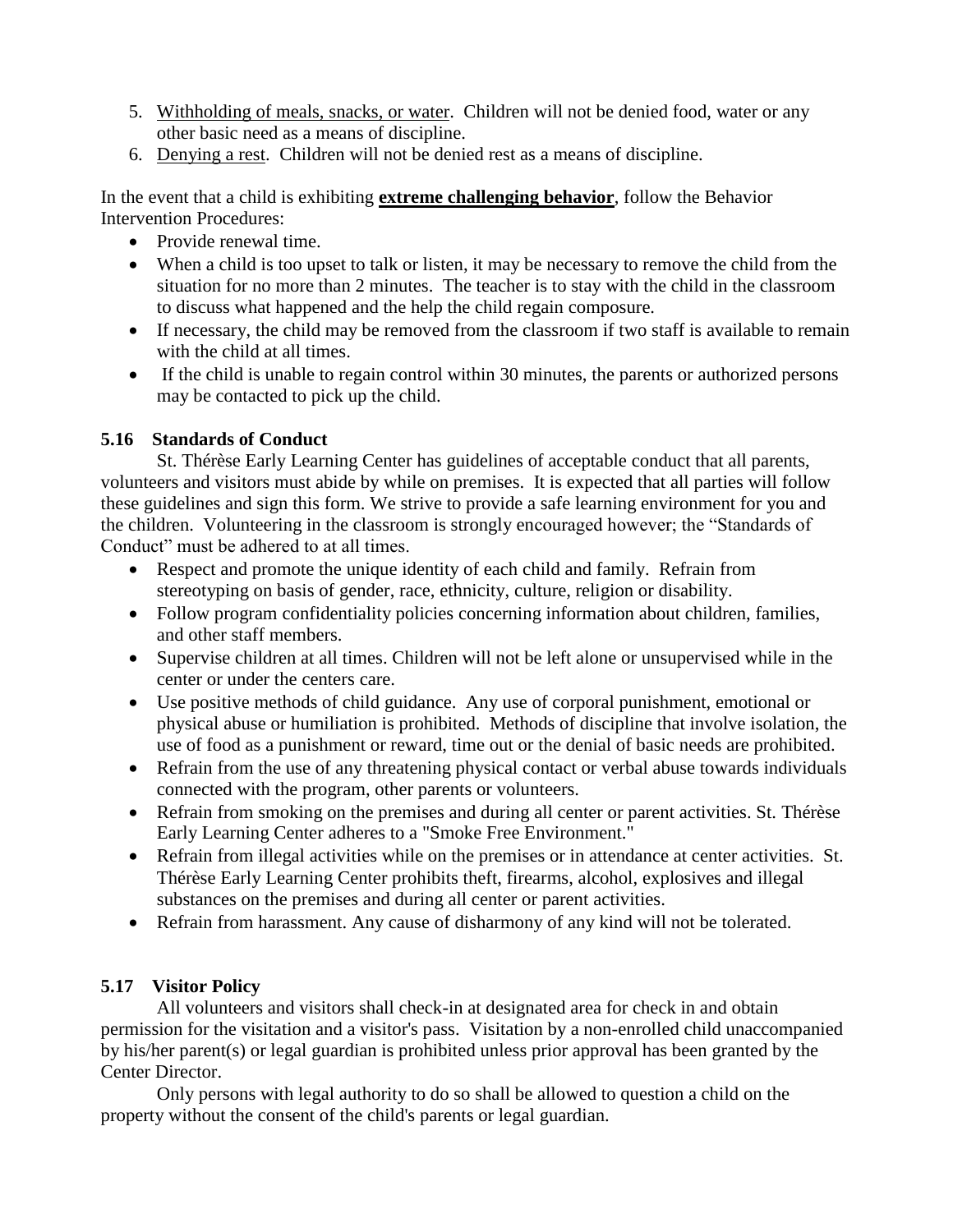Because staff, children, and parents should at all times feel that the school and work environment is safe and not hostile, all visitors to the property shall comply with all policies while on property and shall conduct themselves in a manner that is not disruptive, threatening or abusive.

- Any parent, volunteer or visitor who is disruptive, threatening or abusive will be asked to relocate to a location in the facility where children are not present and where the matter can be discussed and resolved in a professional manner.
- If the person refuses to relocate or continues to act in an inappropriate manner, the person will be asked to leave the premises. If the person refuses to leave, staff will notify appropriate law enforcement personnel. Should the person subsequently return to the property and again act in a manner that is disruptive, threatening or abusive or if the initial incident is so extreme that the teachers are concerned about the person returning to the facility, the person shall be informed in writing that he/she may be prohibited from returning to property.
- Any person who believes that he/she has wrongfully been asked to not return to the property, must first leave the property as requested, but may subsequently appeal the decision in writing to the Center Director.
- A final decision will be made and the person will be notified in writing that he/she may not return to the property except under expressed conditions.
- Notwithstanding the above, center personnel shall always have the authority to notify appropriate law enforcement personnel should any person or property violate criminal statutes.

This policy shall be posted in a place clearly visible to all.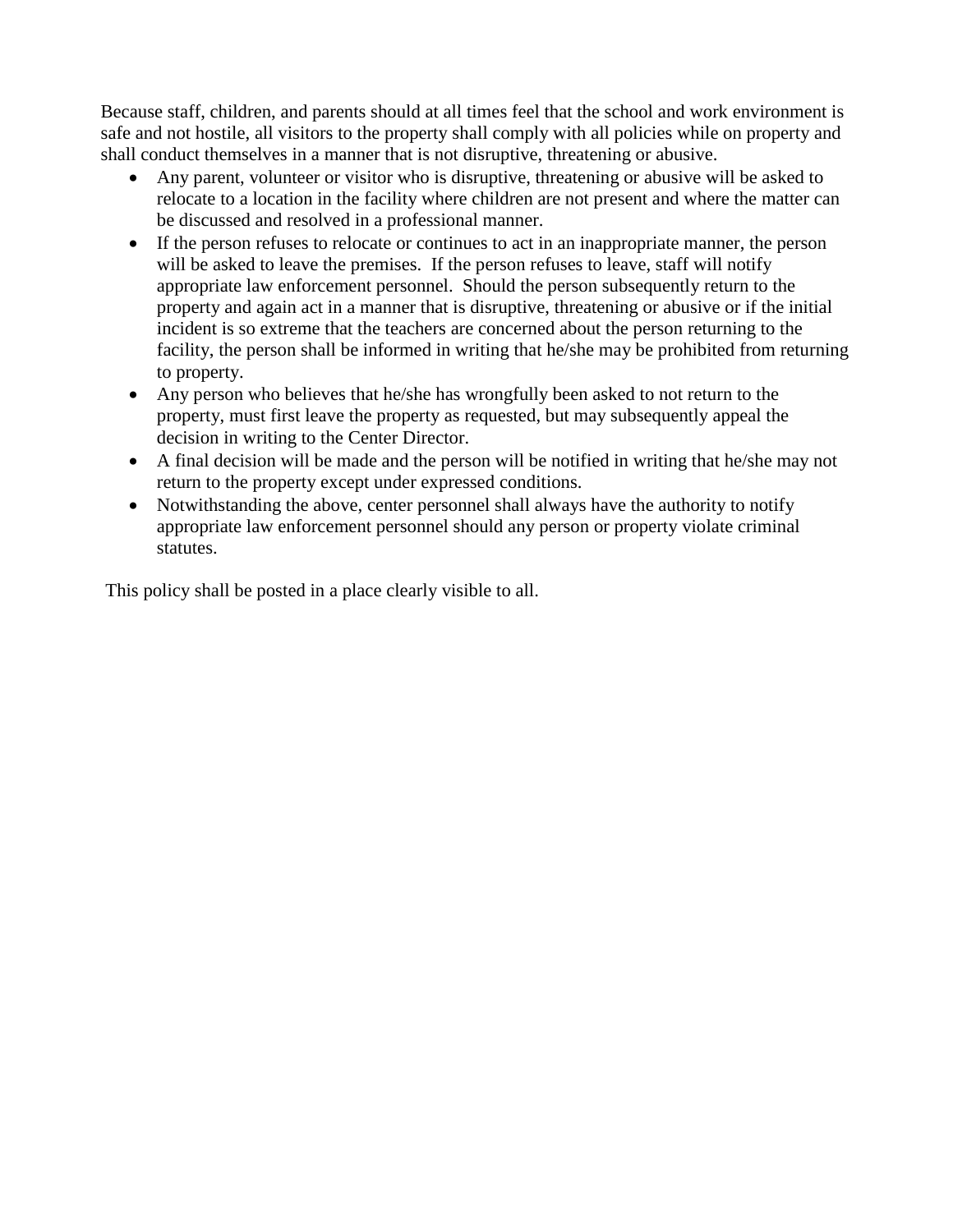# **SECTION 6 – CLASSROOM ACTIVITIES**

#### **6.1 Curriculum**

Preschool teachers will use the Nemours Learn Every Day for Preschool and Bright Start curriculum to plan specific activities that promote school readiness. The curriculum will be based on helping children to attain positive school readiness outcomes.

Infant/Toddler teachers will use Nemours Learn Every Day for Infant/Toddlers, Foundations for Success and a variety of Infant-Toddler curriculum resource books to plan appropriate activities for children.

Other approved curriculum resource books will be used to supplement the curriculum.

#### **6.2 Field Trips**

Beginning at age three, field trips are used to enhance the children's learning opportunity. They are a great way to extend the curriculum and provide children with hands-on experiences. Teachers have specific goals and objectives when planning a field trip. Parents will be provided at least two weeks notice for each upcoming field trip. Each child must have a signed field trip permission slip in order to attend each trip.

#### **6.3 Toys from Home**

To prevent special toys from being lost or broken, we ask that toys not be sent to school with your child. On certain days throughout the year, we allow children to bring personal items and/or toys to share during a special part of the day's activities. Your child's teacher will inform you about these "Show-N-Tell" days.

#### 6.4 **Screening and Assessment**

Screening is a process to determine whether or not a child has any developmental concerns that may require further evaluation and follow-up. Screenings conducted at the center may include vision, hearing, speech/language, nutrition, dental, and overall development. The Ages and Stages Questionnaire will be used at least once per year. Parental consent forms for screening are included in the registration packet.

Parents will be informed in writing of results of screenings. At home activities may be recommended based on the results of the screenings. If further evaluation or services are needed, parents will be referred to the appropriate agencies or to their personal pediatricians. Additional screenings and parent conferences will be utilized as a means of follow-up on screenings that result in referrals to outside agencies.

Children at every age level will be assessed using an on-going child observations and portfolio assessment for the purpose of identifying developmentally appropriate learning outcomes met throughout the year and creating individualized learning goals based on the results of the observations and assessments.

Each child must have a portfolio which includes a sampling of the child's progress. Depending on the age of the child, these samples may include Ages and Stages Questionnaires, literacy and numeracy assessments, artwork, dictation, writing samples, pictures, anecdotal notes, photos, etc. Portfolios for infants and toddlers may also include copies of daily notes, growth charts, and other developmental checklists. Portfolios are to be shared with parents during scheduled parent conferences.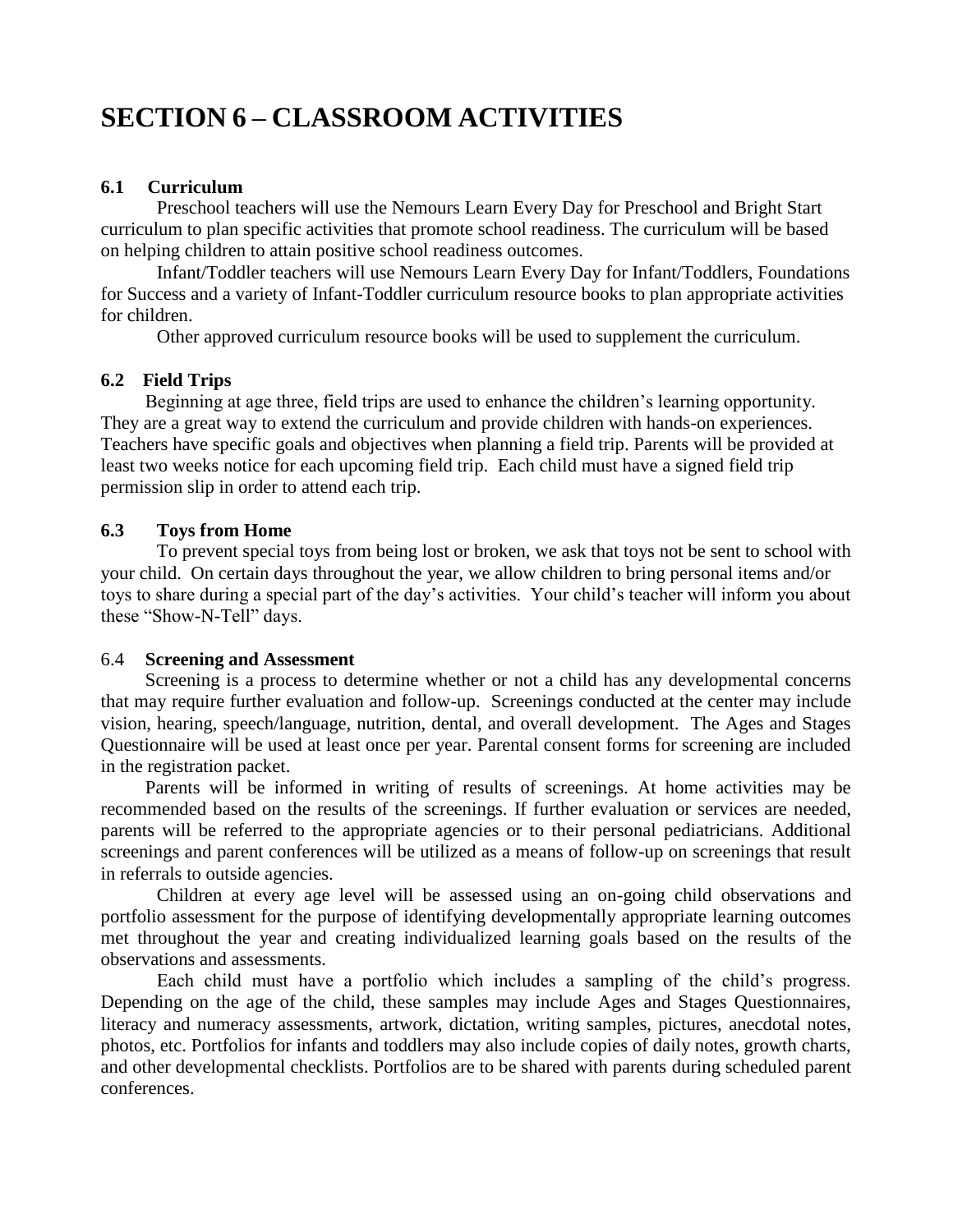Teaching staff will use a variety of strategies to promote and support children's learning and developmental progress based on the observations, individualization, and ongoing assessment of each child. Information will be gathered from teachers and parents.

#### **Screening Procedure**

- Parental consent forms for screening are included in the registration packet. Teachers will obtain a copy of the consent form prior to administering screenings. This copy will be kept in the child's portfolio.
- The Ages and Stages Questionnaire (ASQ) will be used at least once per year for all age groups. Teachers will complete and score the ASQ. Parental input may also be used to complete the ASQ. The scored ASQ will be kept in the child's portfolio.
- Parents will be informed in writing of results of screenings either through a letter sent home by the center director or through written documentation of a parent-teacher conference where results were shared.
- At home activities will be recommended based on the results of the screenings.
- If further evaluation or services are needed, parents will be referred to the appropriate agencies or to their personal pediatricians.
- Additional screenings and parent conferences will be utilized as a means of follow-up on screenings that result in referrals to outside agencies.

#### **Accountability Procedure**

- In order to prevent the misidentification of children:
	- o Children's first and last name and date of birth will be on each ASQ screening.
	- o Documents within the portfolio will also include children's first and last name and date of assessment.
- In order to provide proper follow up for children with concerns:
	- o Summary sheets of all children screened will be given to the director.
	- o Children in need of follow up will be highlighted on the summary sheets.
	- o The director will review the screening tool for each child identified as in need of follow up.
	- o The director will re-score the instrument to ensure accuracy of scoring.
	- o The director will review the results with the parent and may rescore instrument based on parental input.

#### **Assessment Procedure**

- Within 45 days of the start of the school year, teaching staff will do an initial assessment for each child using an approved developmental checklist or assessment instrument.
- Based on parent information, screenings, and initial observations, goals will be made for each child based on their individual needs.
- Teaching staff will conduct teacher-directed small group learning centers daily that will focus on these individualized goals. Progress of goals will be documented.
- The ongoing assessment of each child will be recorded and updated at least twice per academic year. Each time an update is made new goals and plans will be made, based on the children's individual needs. Plans for individualization will be kept with the current lesson plans.
- Portfolios will be maintained for each child. Teachers will gather evidence of children's progress in these individual files. Things to be included in the portfolios may include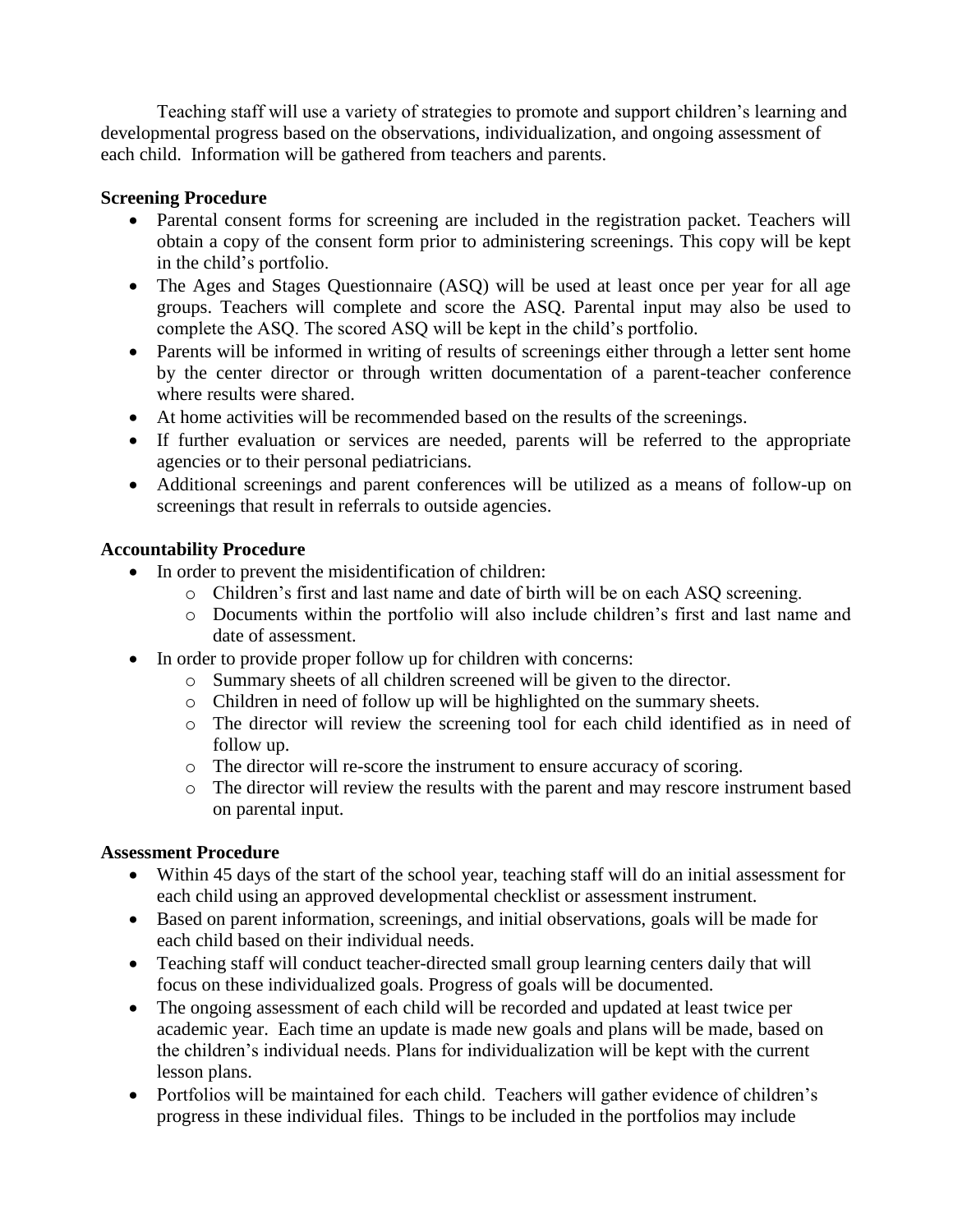literacy and numeracy assessments, artwork, anecdotal notes, writing samples, daily notes, photos, growth charts, etc. These items should be dated and include a statement concerning what objective the child achieved.

- Assessment results will be shared with parents during Parent-Teacher Conferences at least twice during the school year. Optional letters with results may also be shared.
- At the time of a child's transition to the next class, the teacher will pass the portfolio up to the next teacher.
- At the time of a child's transition to kindergarten, the teacher will send the portfolio home.

#### **6.5 Transitioning Children from Class to Class**

If it becomes necessary during the year to move a child up to the next class, St. Thérèse Early Learning Center will strive to make as smooth a transition as possible for the child, the parents, and the teachers. Parents will be informed both verbally and in writing. The child will transition slowly over the course of a few days.

#### **6.6 Transitioning from PreK to Kindergarten**

In May or June of each year, St. Thérèse Early Learning Center will provide activities to aid in the smooth transition of preschool children to kindergarten. These activities may include one or more of the following: the distribution of kindergarten registration and transition packets, a graduation ceremony, a visit to a nearby Catholic elementary school, and a mini-workshop for parents.